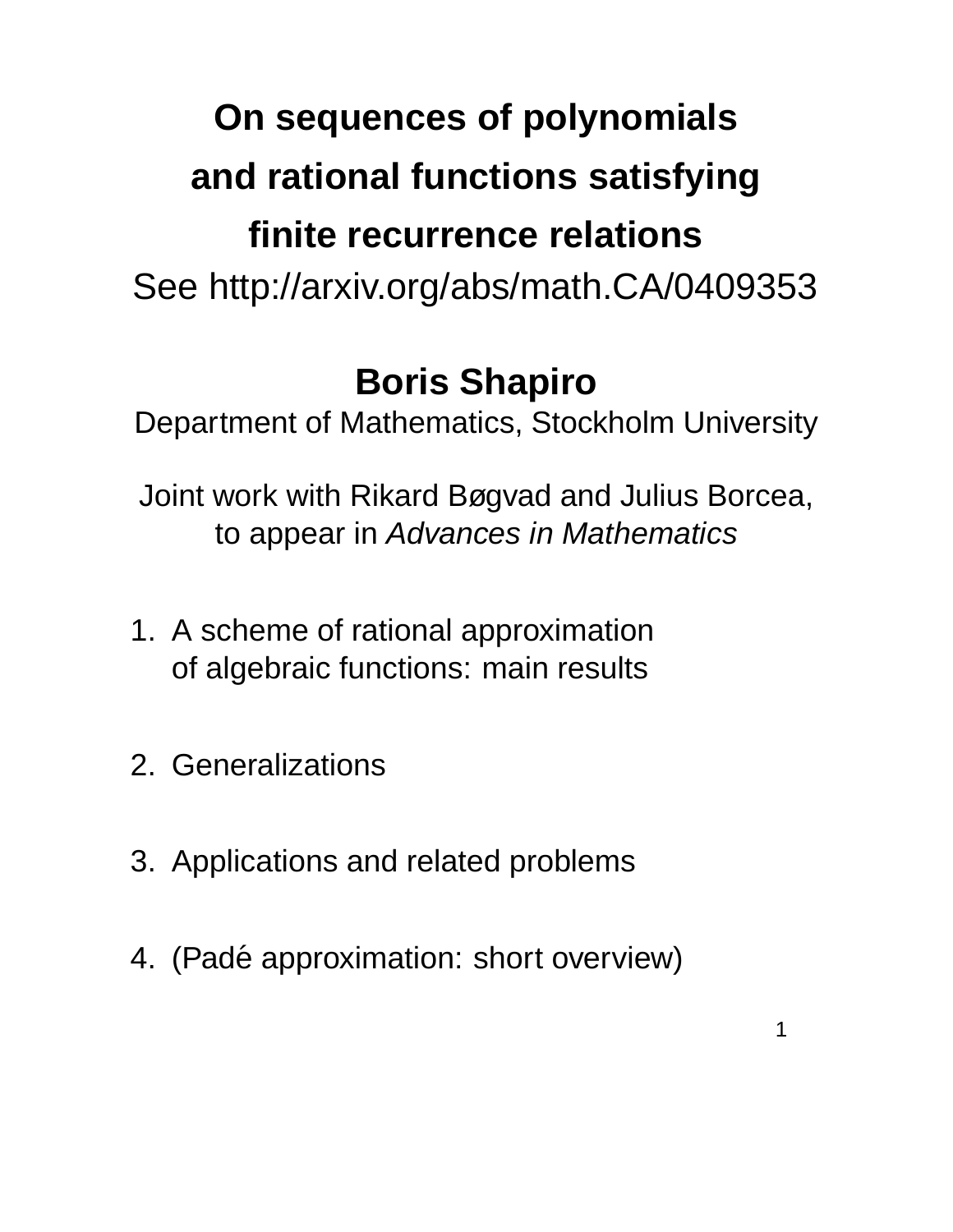## **1. Algebraic functions**

Let  $f$  be an algebraic function and let

$$
P(y, z) = \sum_{i=0}^{k} P_{k-i}(z) y^{k-i}
$$
 (1)

denote the irreducible polynomial in  $(y, z)$  defining  $f(z)$ , i.e.,  $P(f(z),z)=$  0. Rewrite (1) as

$$
-y^{k} = \sum_{i=1}^{k} \frac{P_{k-i}(z)}{P_k(z)} y^{k-i}
$$
 (2)

and consider the associated recursion of length  $k+1$ with rational coefficients

$$
-q_n(z) = \sum_{i=1}^k \frac{P_{k-i}(z)}{P_k(z)} q_{n-i}(z). \tag{3}
$$

Choosing any initial k-tuple of rational functions  $IN =$  $\int \alpha_2(x)$   $\alpha_1(x)$  $q_{k-1}(z)\}$  one can generate a family of rational functions  $\{q_n(z)\}_{n\in\mathbb{Z}}$ . . . . . . .  $(z)\}_{n\in\mathbb{N}}$  satisfying (3) for all  $n\geq 1$  $k$  and coinciding with the entries of  $IN$  for  $0\,\leq\,n\,\leq\,$  $k\!-\!1.$  We study the family  $\{r_n(z)\}_{n\in\mathbb{N}},$  where  $r_n(z)=0$  $\frac{q_n(z)}{q_{n-1}(z)}$ .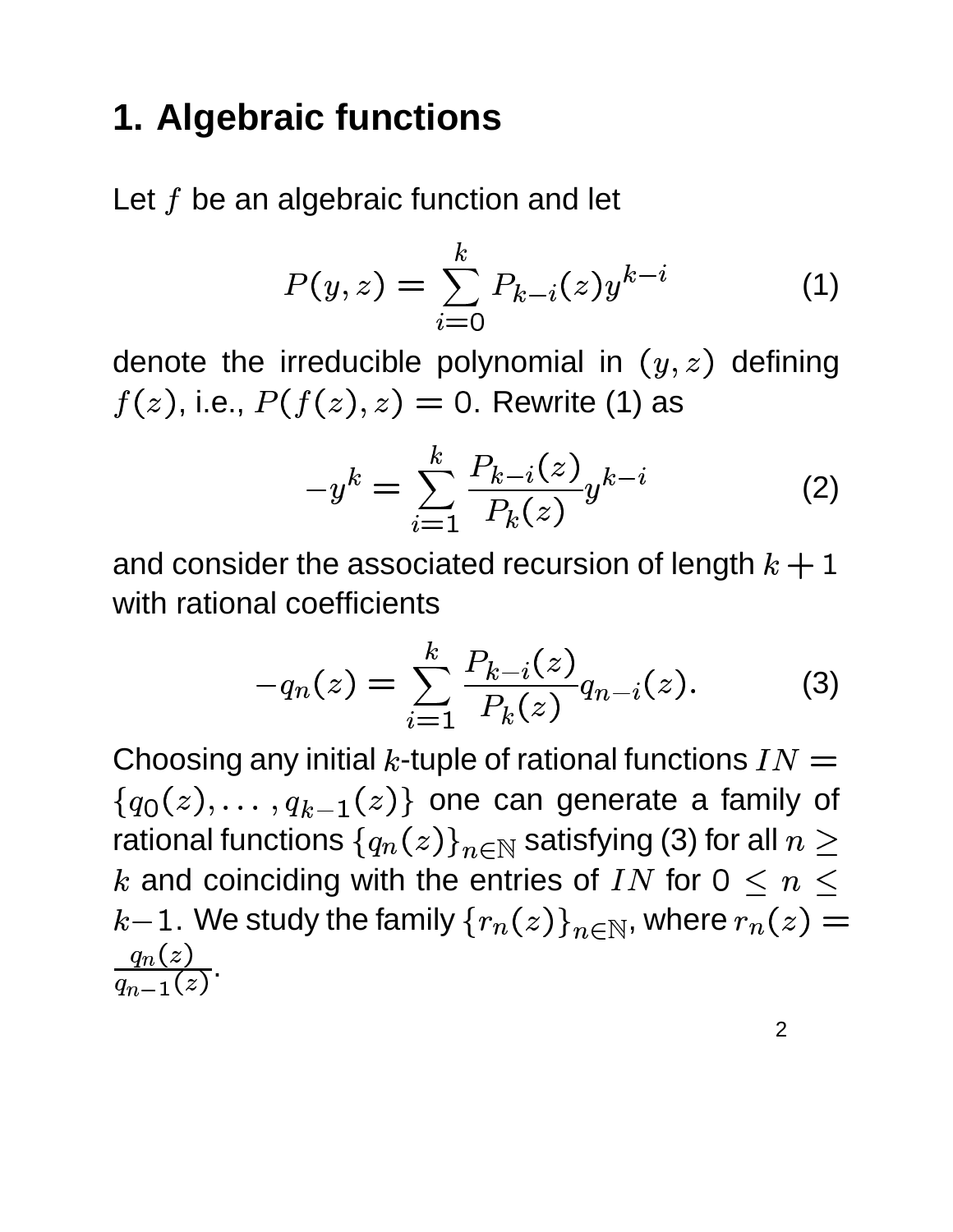## **Preliminaries**

Consider first a recurrence relation of length  $k + 1$ with constant coefficients

$$
-u_n = \alpha_1 u_{n-1} + \alpha_2 u_{n-2} + \ldots + \alpha_k u_{n-k}, \quad (4)
$$

where  $\alpha_k \neq 0$ . The asymptotic symbol equation of recurrence (4) is given by

$$
t^{k} + \alpha_{1} t^{k-1} + \alpha_{2} t^{k-2} + \ldots + \alpha_{k} = 0. \quad (5)
$$

The left-hand side of the above equation is called the characteristic polynomial of recurrence (4). Denote the roots of (5) by  $\tau_1,\ldots,\tau_k$  ar  $\tau_k$  and call them the spectral numbers of the recurrence.

**Definition 1.** Recursion (4) and its characteristic polynomial are said to be of *dominant type* if there exists a unique (simple) spectral number  $\tau_{max}$  of this recurrence relation satisfying  $|\tau_{max}|=$  max $_{1\leq i\leq k}|\tau_i|.$ Otherwise (4) and (5) are said to be of *nondominant*  . type. The number  $\tau_{max}$  will be referred to as the dominant spectral number of (4) or the dominant root of (5).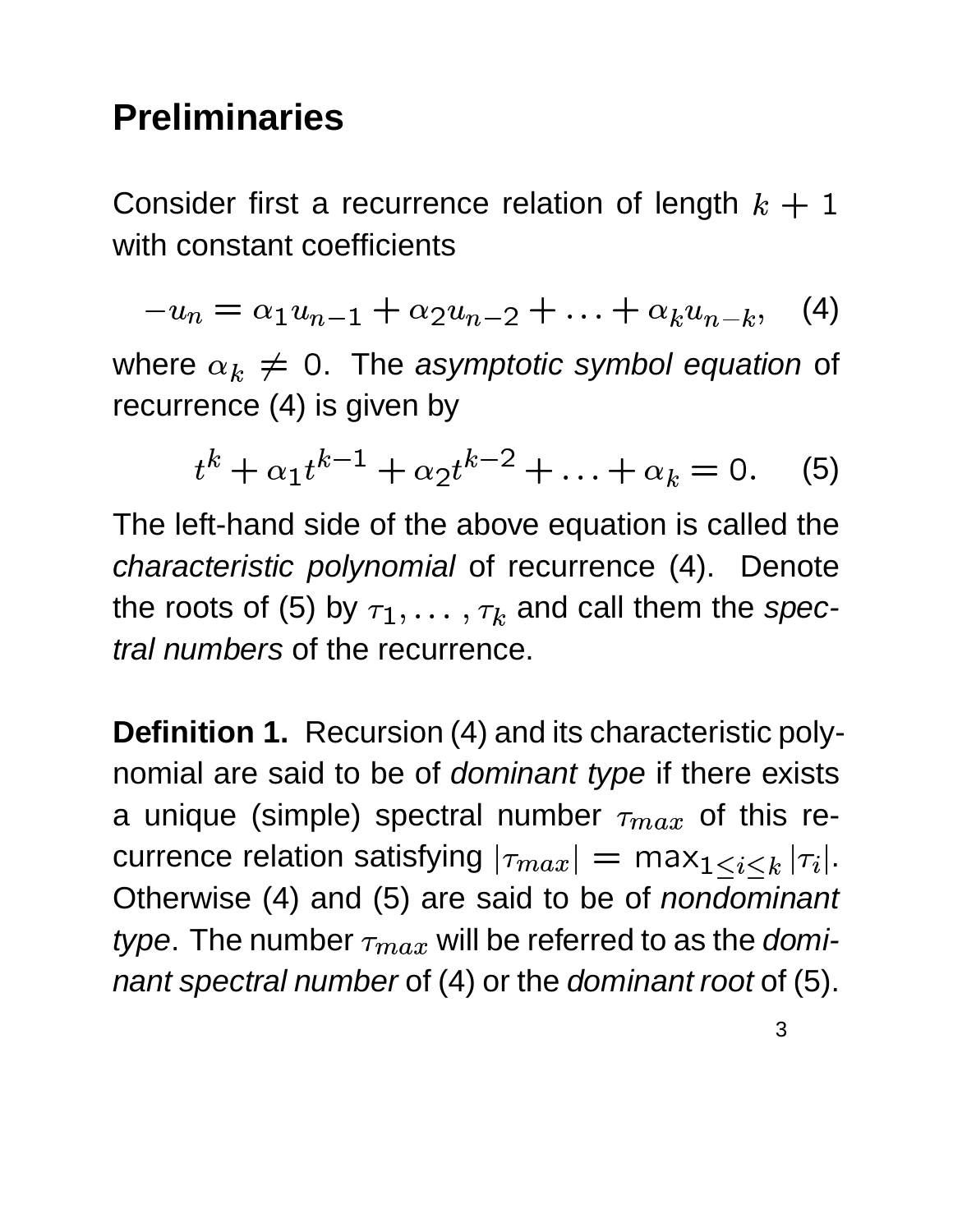**Definition 2.** The hypersurface  $\equiv_k\ \subset \mathcal{P}_k$  given by the closure of the set of all nondominant polynomials is called the standard equimodular discriminant. For any family

$$
\Gamma(y, z_1, \dots, z_q) = \left\{ a_k(z_1, \dots, z_q) y^k + a_{k-1}(z_1, \dots, z_q) y^{k-1} + \dots + a_0(z_1, \dots, z_q) \right\}
$$

of irreducible polynomials of degree at most  $k$  in  $y$  we define the *induced equimodular discriminant*  $\equiv_{\sqsubset}$  to be the set of all parameter values  $(z_1,\ldots,z_q)\in\mathbb{C}^q$  for which the corresponding polynomial in  $y$  is nondominant. Given an algebraic function  $f(z)$  defined by (1) we denote by  $\equiv_f$  the induced equimodular discriminant of (2) considered as a family of polynomials in the variable  $y.$ 

*Example 1.* For  $k = 2$  the equimodular discriminant  $_2\, \subset\, \mathcal{P}_2$  is the hypersurface consisting of all solutions to  $\epsilon a_1^2-4a_0a_2$   $a_0a_2=$  0, where  $\epsilon$  is a real parameter with values in  $[1,\infty).$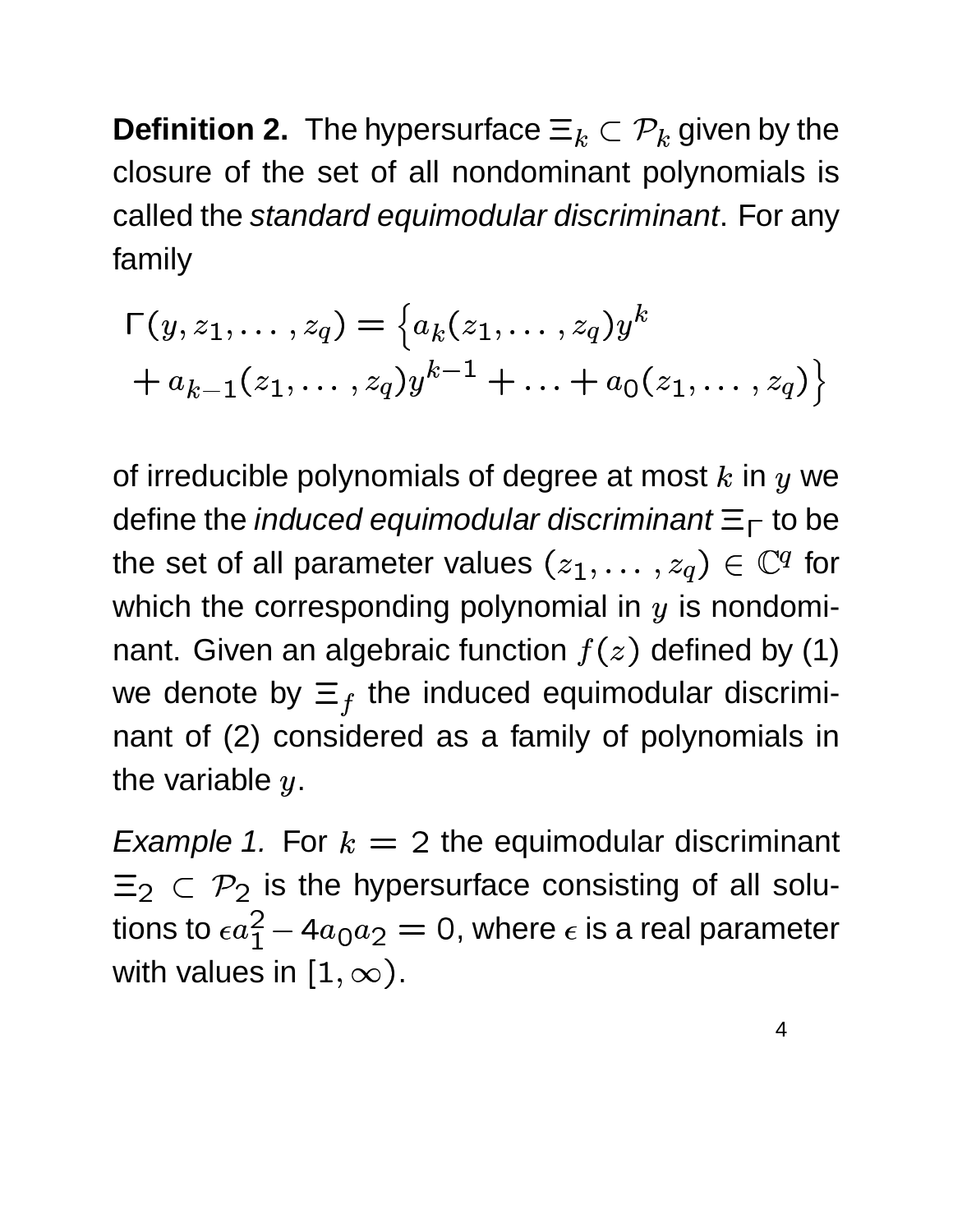**Lemma 1.** Let  $(\alpha_1, \ldots, \alpha_k)$  be a k-tuple of complex numbers with  $\alpha_k\neq 0.$  For any function  $u:\mathbb{Z}_{\geq 0}\to \mathbb{C}$ the following conditions are equivalent:

(i) For all 
$$
n \ge k
$$
 the numbers  $u_n$  satisfy  
\n
$$
-u_n = \alpha_1 u_{n-1} + \alpha_2 u_{n-2} + \ldots + \alpha_k u_{n-k}
$$

(ii) 
$$
\sum_{n\geq 0} u_n t^n = \frac{Q_1(t)}{Q_2(t)}
$$
, where  $Q_1(t)$  is a polynomial in  $t$  whose degree is smaller than  $k$  and  $Q_2(t) = 1 + \alpha_1 t + \alpha_2 t^2 + \ldots + \alpha_k t^k$ .

(iii) For all  $n\geq 0$  one has

$$
u_n = \sum_{i=1}^r p_i(n) \tau_i^n, \qquad (6)
$$

where  $\tau_1, \ldots, \tau_r$  and  $\tau_r$  are the distinct spectral numbers of (4) with multiplicities  $m_1, \ldots, m_r$ , resp  $m_{\it r}$  , respectively, and  $p_i(n)$  is a polynomial in the variable of degree at most  $m_i-1$  for  $1\leq i\leq r.$ ) is a polynomial in the variable  $n$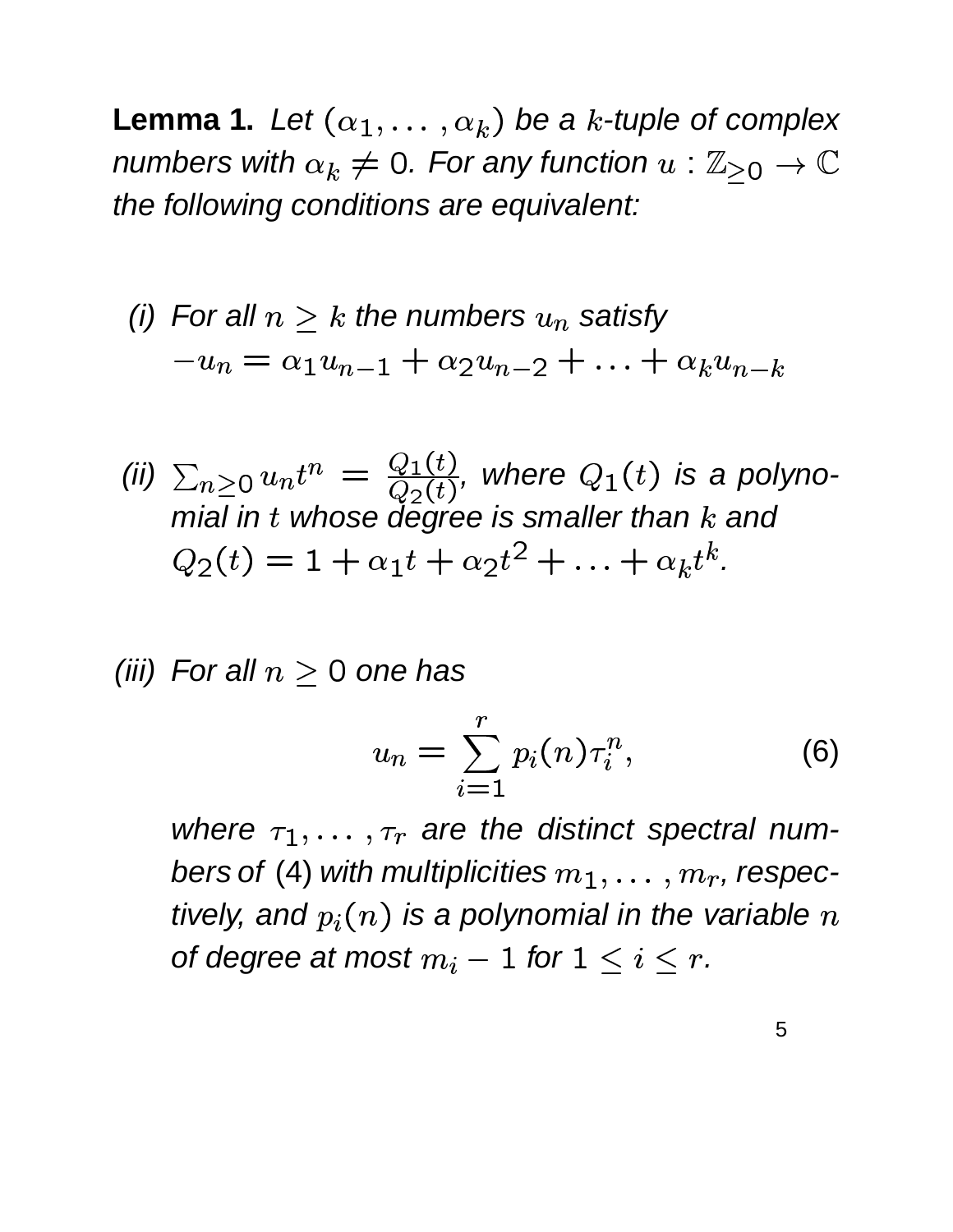By Definition 1 the dominant spectral number  $\tau_{max}$  of any dominant recurrence relation has multiplicity one.

**Definition 3.** An initial  $k$ -tuple of complex numbers  $\int a_1 a_2 a_2$  $\{u_{k-1}\}$  is called *fast growing* with respect  to a given dominant recurrence of the form (4) if the coefficient  $\kappa_{max}$  of  $\tau_{max}^n$  in (6) is nonvanishing, that is,  $u_n = \kappa_{max} \tau_{max}^n + \ldots \text{ with } \kappa_{max} \neq 0$  $\ldots \,$  with  $\kappa_{max} \neq 0.$  Otherwise the  $k$ -tuple  $\{u_0, u_1, \ldots, u_{k-1}\}$  $i\{u_{k-1}\}$  is said to be slow growing.

**Definition 4.** Given an algebraic function f defined by (1) and an initial k-tuple of rational functions  $IN =$  $\int \alpha_2(x)$   $\alpha_1(x)$  $q_{k-1}(z) \}$  we define the *pole locus*  $\Upsilon_{f,IN}$ associated with the data  $(f, IN)$  to ----------------) to be the union between the zero set of the polynomial  $P_k(z)$  and the sets of all poles of  $q_i(z)$  for  $0\leq i\leq k-1.$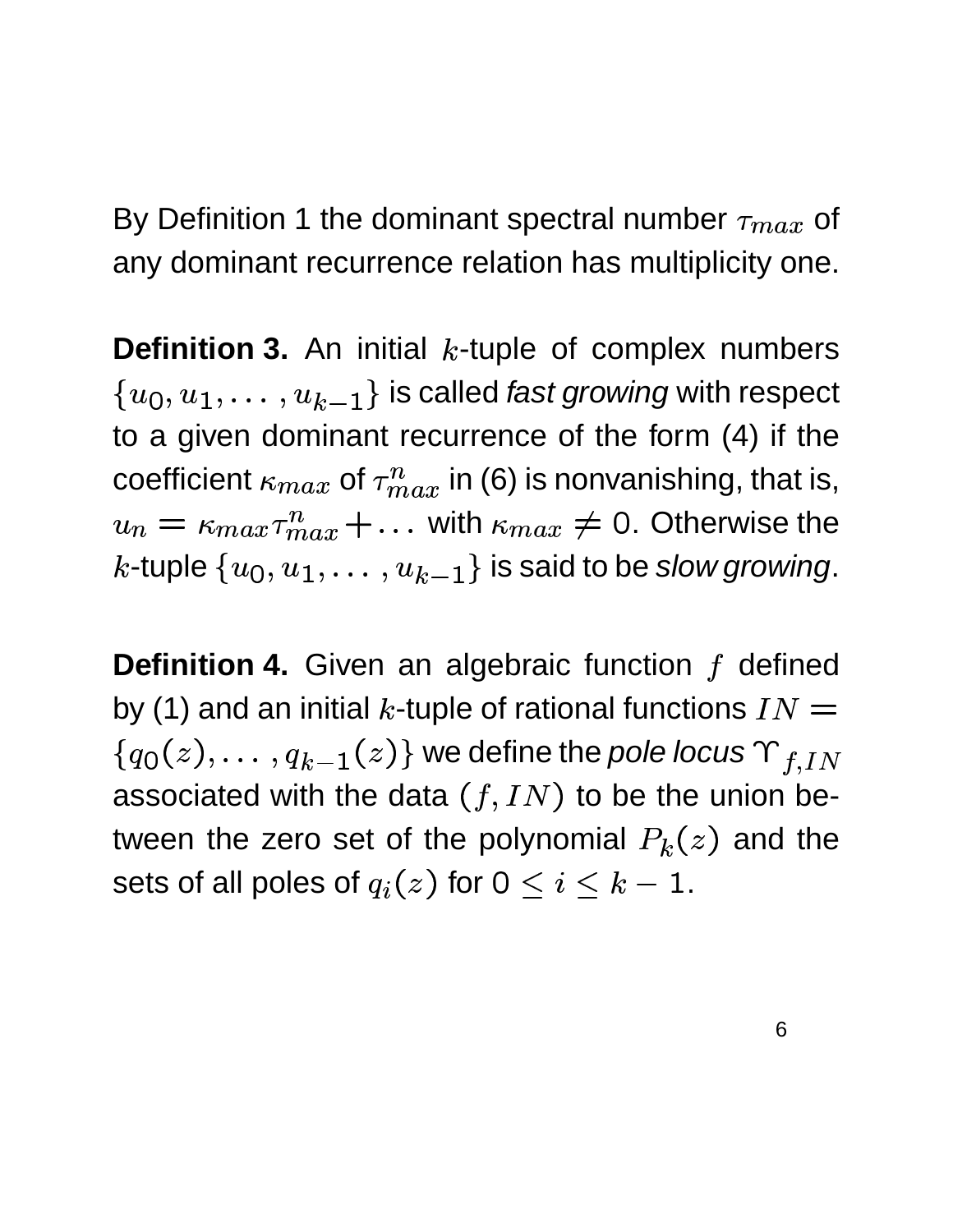#### **Main results**

**Theorem 1.** Let  $f(z)$  be an algebraic function defined by (1). For any fixed initial  $k$ -tuple of rational functions  $IN = \{q_0(z), \ldots, q_{k-1}\}$  $q_{k-1}(z)\}$  there exists a finite set — маркитин са се се се на села в села во село во село во село во село во село во село во село во село во село во  $f_{IN} \subset \mathbb{CP}^1 \setminus (\Xi_f \cup \Upsilon)$  $\equiv$   $_{\rm f}$   $\cup$   $\Upsilon$   $_{\rm f}$   $_{\rm I}$   $_{\rm N}$   $\rangle$  such that such that

$$
r_n(z)=\frac{q_n(z)}{q_{n-1}(z)}\rightrightarrows y_{dom}(z)\ \text{in}\ \mathbb{CP}^1\backslash \mathcal{D}_f\ \text{as}\ n\to\infty,
$$

where  $y_{dom}(z)$  is the dominant root of equation (2),  $\tau_f = \equiv$   $\tau_f \cup \Upsilon_{f,IN} \cup \Sigma_{f,IN}$ , and  $\Rightarrow$  stands for uniform convergence on compact subsets of  $\mathbb{CP}^1\setminus {\cal D}_f$  .  $f \cdot$ 

The set  $\mathsf{\Sigma}_{f,IN}$  consists precisely of those  $z\in\Omega$  such that  $IN = \{q_0(z), \ldots, q_k\}$  $\alpha_2(\gamma)$   $\alpha_1$  $q_{k-1}(z)\}$  is slowly growing w.r.t. (3) evaluated at  $z$ .

 $\overline{\phantom{a}}$  , and the contract of the contract of the contract of the contract of the contract of the contract of the contract of the contract of the contract of the contract of the contract of the contract of the contrac  $t_{IN}$  = the set of slow growth associated with the data  $(f,IN)$ . .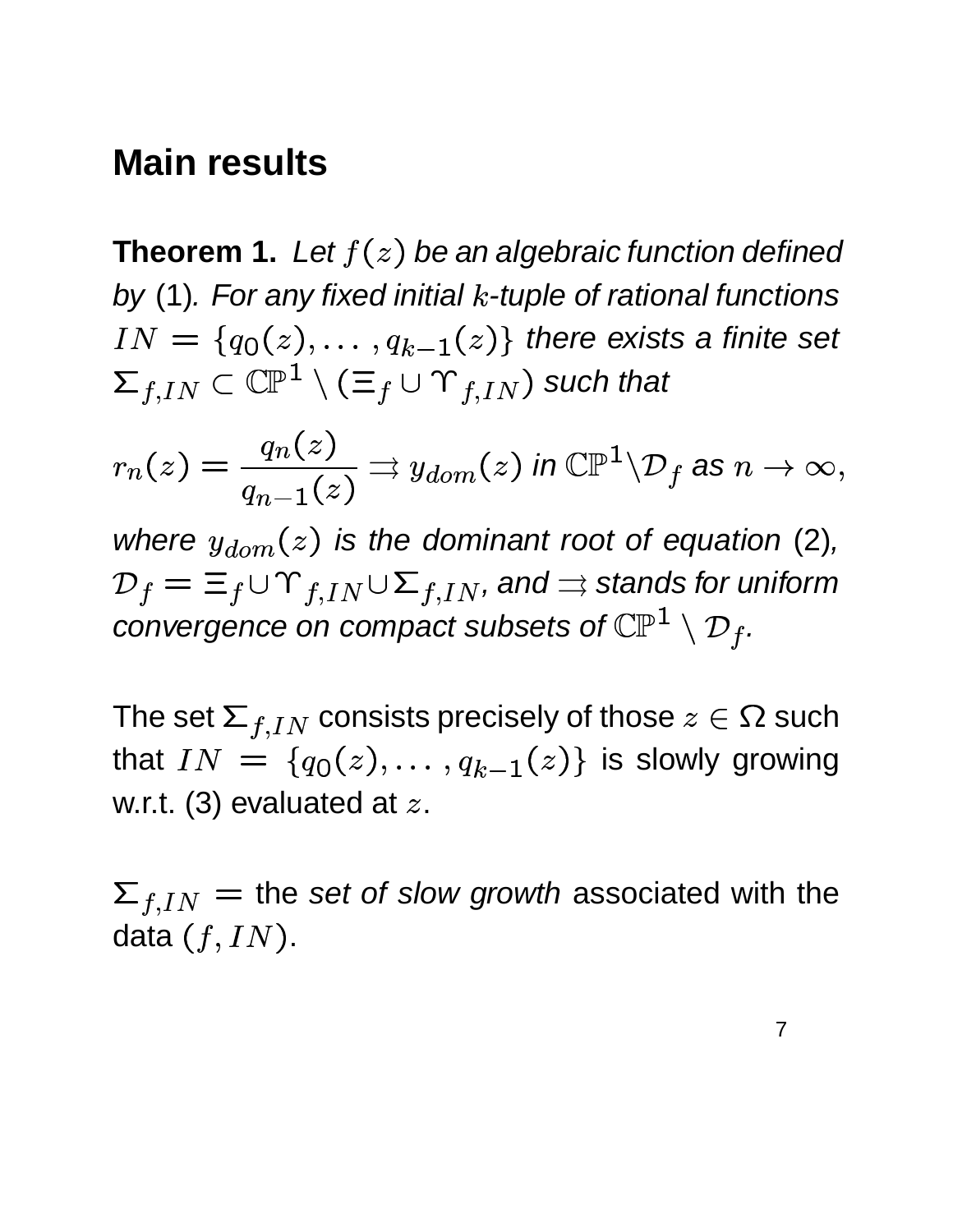Given  $0 < \epsilon \ll 1$  set  $\Theta_\epsilon = \mathbb{CP}^1 \setminus \mathcal{O}_\epsilon$ , where  $\mathcal{O}_\epsilon$  is the  $\epsilon$ -neighborhood of  ${\cal D}_f = \Xi_f \cup \Upsilon_{f,IN} \cup \Sigma_{f,IN}$  in the spherical metric on  $\check{\mathbb{CP}}^1$ .  $\;\;\check{}\;$ 

**Theorem 2.** For any sufficiently small  $\epsilon > 0$  the rate of convergence of  $r_n(z) \Rightarrow y_{don}$  $\Rightarrow$   $y_{dom}(z)$  in  $\Theta_\epsilon$  is exponential, that is, there exist constants  $\mathfrak{M}_\epsilon\ >\ 0$  and  $g_\epsilon\in$  (0.1) such t . . . . . . . . . . . ) such that  $|r_n(z)-y_{dom}(z)|\leq \mathfrak{M}_{\epsilon}q_{\epsilon}^n$  for all  $z\in\Theta_\epsilon.$ 

**Definition 5.** Given a meromorphic function  $q$  in some open set  $\Omega \subseteq \mathbb{C}$  we construct its (complex-valued) residue distribution  $\nu_q$  as follows. Let  $\{z_m\mid m\in\mathbb{N}\}$ be the (finite or infinite) set of all the poles of  $g$  in  $\Omega$ . Assume that the Laurent expansion of  $g$  at  $z_m$  has the form  $g(z) = \sum_{-\infty < l \leq l_m} \frac{z^{\frac{l}{l}}}{\sqrt{z^{\frac{l}{l}}}}$  $\sum_{-\infty}$  <  $l \leq l$ <sub>m</sub>  $\overline{(z-z_m)^l}$ .  $(z-z_m)^{l}$  " . Then the distribution  $\nu_g$  is given by

$$
\nu_g = \sum_{m \ge 1} \left( \sum_{1 \le l \le l_m} \frac{(-1)^{l-1}}{(l-1)!} A_{m,l} \frac{\partial^{l-1}}{\partial z^{l-1}} \delta_{z_m} \right), \quad (7)
$$

where  $\delta_{z_m}$  is the Dirac mass at  $z_m$  and the sum in the right-hand side of (7) is meaningful as a distribution in  $\Omega$  since it is locally finite in  $\Omega.$ 

 $\blacksquare$  . The contract of the contract of the contract of the contract of the contract of the contract of the contract of the contract of the contract of the contract of the contract of the contract of the contract of the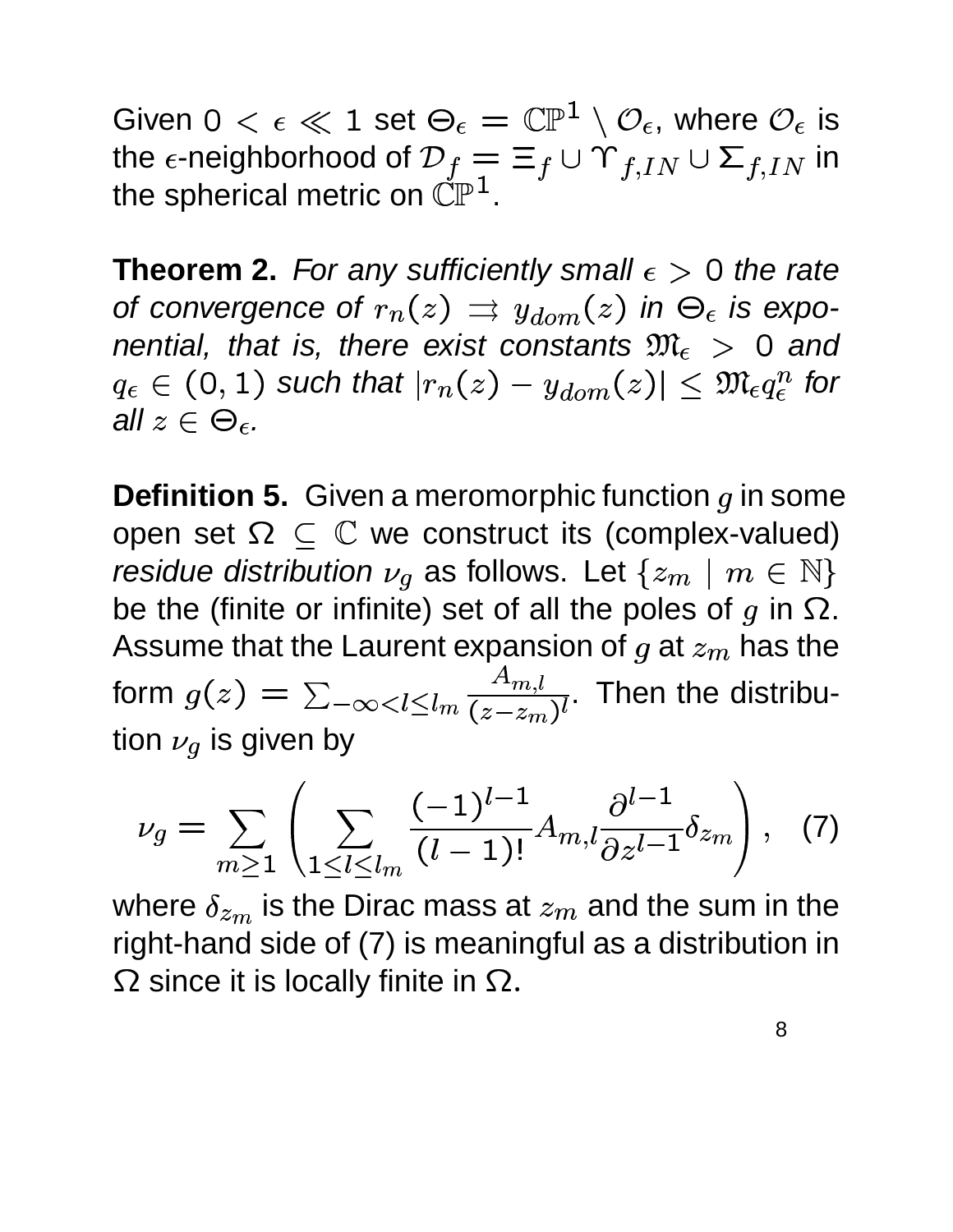Recall that an integrable complex-valued distribution  $\rho$  in  $\mathbb C$  and its Cauchy transform  $\mathcal C_\rho(z)$  satisfy .

$$
\mathcal{C}_{\rho}(z) = \int_{\mathbb{C}} \frac{d\rho(\xi)}{z - \xi}, \quad \rho = \frac{1}{\pi} \frac{\partial \mathcal{C}_{\rho}}{\partial \overline{z}},
$$

and that any meromorphic function  $g$  defined in  $\mathbb C$  is the Cauchy transform of its residue distribution  $\nu_q$  if  $(\xi)<\infty.$ 

**Definition 6.** Given a family  $\{\phi_n(z)\}_{n\in\mathbb{N}}$   $(z)\}_{n\in\mathbb{N}}$  of smooth functions defined in some open set  $\Omega \subseteq \mathbb{C}$  one calls the limit  $\Phi(z) = \lim_{n \to \infty}$  $\overline{ }$  -  $\overline{ }$  -  $\overline{ }$  -  $\overline{ }$  -  $\overline{ }$  -  $\overline{ }$  -  $\overline{ }$  -  $\overline{ }$  -  $\overline{ }$  -  $\overline{ }$  -  $\overline{ }$  -  $\overline{ }$  -  $\overline{ }$  -  $\overline{ }$  -  $\overline{ }$  -  $\overline{ }$  -  $\overline{ }$  -  $\overline{ }$  -  $\overline{ }$  -  $\overline{ }$  -  $\overline{ }$  -  $\overline{ }$  -  $\frac{\phi_{n+1}(z)}{\phi_{n+1}(z)}$  the *asymptotic ra*tio of the family, provided that this limit exists in some open subset of  $\Omega$ . If  $\{\phi_n(z)\}_{n\in\mathbb{N}}$   $(z)\}_{n\in\mathbb{N}}$  consists of analytic functions and  $\nu_n$  denotes the residue distribution of the meromorphic function  $\frac{\phi_{n+1}(z)}{\phi_{n+1}(z)}$  in  $\Omega$  then the limit  $\nu = \lim_{n \to \infty} \nu_n$  (if it exis  $_{n\rightarrow\infty}$   $\nu_{n}$  (if it exists in the sense of weak convergence) is called the asymptotic ratio distribution of the family.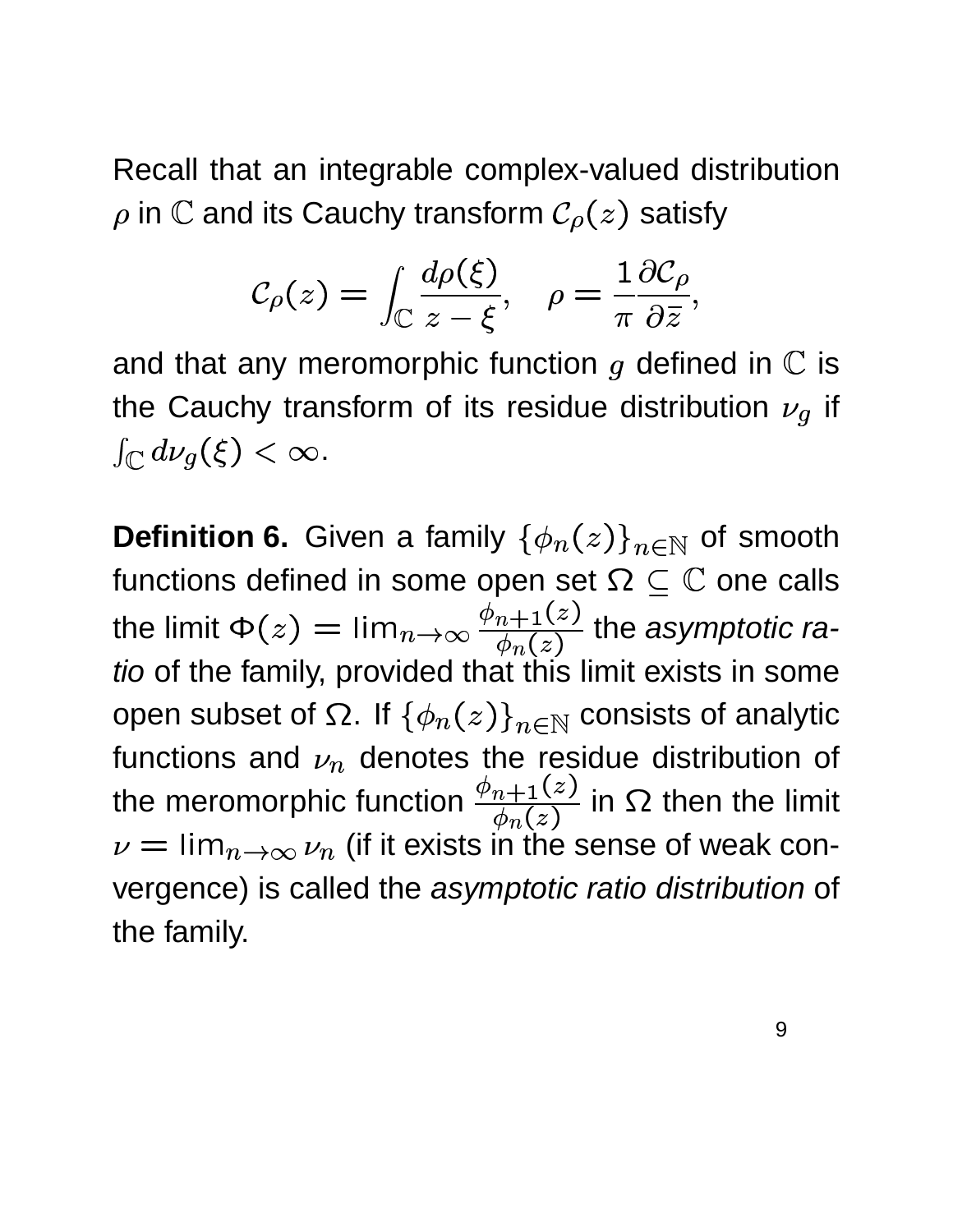**Theorem 3.** Let  $f(z)$  be an algebraic function defined by (1) and fix an initial  $k$ -tuple of rational functions  $IN = \{q_0(z), \ldots, q_{k-1}\}$  $q_{k-1}(z)\}$ . If  $\nu_n$  denotes the residue distribution of  $r_n(z)$  and  $\nu = \lim_{n\to\infty} \nu_n$  is t  $n{\rightarrow}\infty\,{\nu}_n$  is the asymptotic ratio distribution of the family  $\{q_n(z)\}_{n\in\mathbb{N}}$ . . . . . . . .  $\left\{\gamma\right\}_{\gamma\in\mathbb{N}}$ then the following holds:

- (i) supp  $\nu$  does not depend on the set of slow growth  $f$ ,  $IN$ .
- (ii) Suppose there is a nonisolated point  $z_0 \in \Xi_f$ such that equation (2) considered at  $z_0$  has the property that among its roots with maximal absolute value there are at least two with the same maximal multiplicity. Then supp  $\nu=\Xi_f$  provided that  $\{r_n(z_0)\}_{n\in\mathbb{N}}$  di  $\left\{\right\}_{n\in\mathbb{N}}$  diverges.

(iii) One has

$$
\nu = \frac{1}{\pi} \frac{\partial y_{dom}}{\partial \overline{z}} \iff y_{dom}(z) = \int_{\mathbb{C}} \frac{d\nu(\xi)}{z - \xi}.
$$

10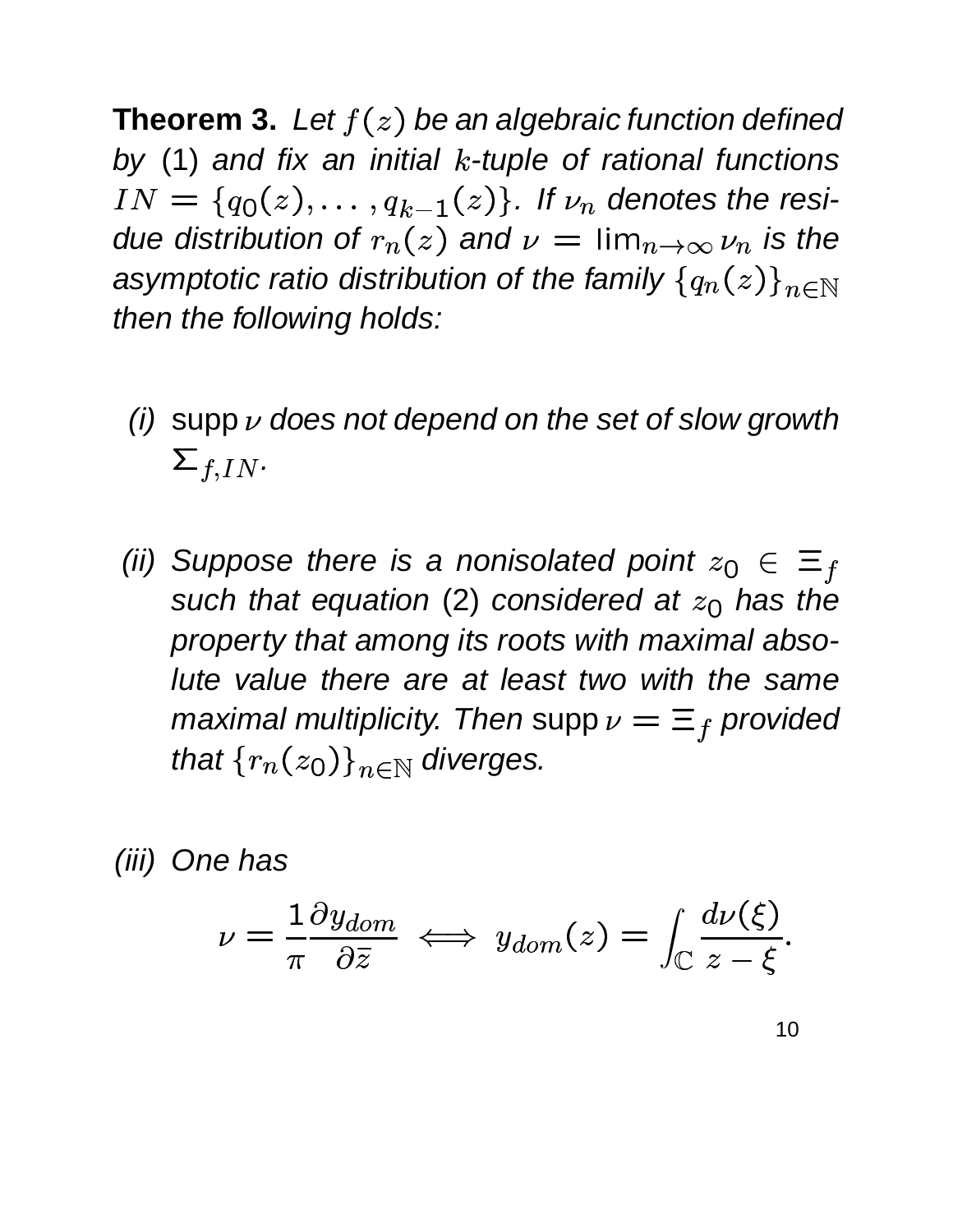**Corollary 1.** For any algebraic function  $f(z)$  and any initial  $k$ -tuple  $IN$  of rational functions the set of all poles of the family  $\{r_n(z)\}_{n\in\mathbb{N}}$  splits asymptotically into the following three types:

- (i) The fixed part consisting of a subset of  $\Upsilon_{f,IN}$   $\setminus$ - $\Xi_f \cup \Sigma_{fIN}$ );  $);$
- (ii) The regular part tending asymptotically to the finite union of curves  $\equiv_f$ , i.e., the induced equimodular discriminant of (2) (cf. Theorem 1);
- (iii) The spurious part tending to the (finite) set of slow growth  $\Sigma_{f. IN}$  .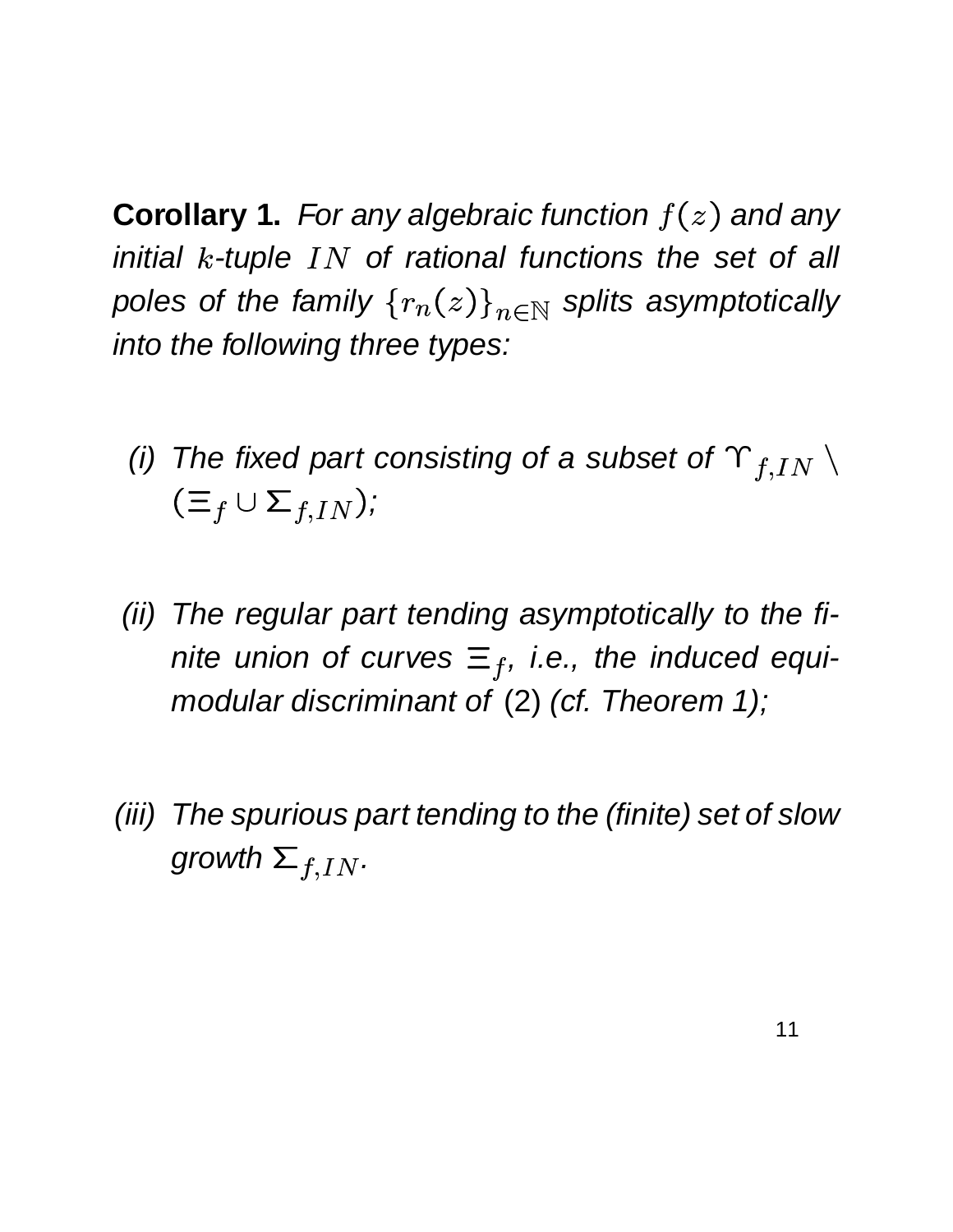

Poles of  $r_{31}(z)$  approximate  $r_{31}(z)$  $_{1}(z)$  approximating the branch with maximal absolute value of the algebraic function  $f(z)$  with defining equation  $(z+1)y^3$   $\overline{a}$   $\overline{a}$   $\overline{a}$   $\overline{a}$   $\overline{a}$   $\overline{a}$   $\overline{a}$   $\overline{a}$   $\overline{a}$   $\overline{a}$   $\overline{a}$   $\overline{a}$   $\overline{a}$   $\overline{a}$   $\overline{a}$   $\overline{a}$   $\overline{a}$   $\overline{a}$   $\overline{a}$   $\overline{a}$   $\overline{a}$   $\overline{a}$   $\overline{a}$   $\overline{a}$   $\overline{$   $\sim$   $\sim$   $\sim$ and the contract of the contract of the contract of the contract of the contract of the contract of the contract of -  $\overline{\phantom{a}}$  and  $\overline{\phantom{a}}$  and  $\overline{\phantom{a}}$  and  $\overline{\phantom{a}}$  and  $\overline{\phantom{a}}$  and  $\overline{\phantom{a}}$  and  $\overline{\phantom{a}}$  and  $\overline{\phantom{a}}$  and  $\overline{\phantom{a}}$  and  $\overline{\phantom{a}}$  and  $\overline{\phantom{a}}$  and  $\overline{\phantom{a}}$  and  $\overline{\phantom{a}}$  and  $\overline{\phantom{a}}$  a  $(5I)u + (z^3 - 1 - I)$  for  $f_1 - 1 - I$ ) for the initial triples  $p_{-2}(z) =$ the contract of the contract of the contract of the contract of the contract of the contract of the contract of  $\overline{\rho}_1(z)=0,$   $\overline{p}_0(z)=1$  ar  $\Gamma_0(z) = 1$  and  $p_{-2}(z) = z^5 + Iz^2 - 5$ ,  $+ Iz^2 - 5,$  $\frac{1}{2}$   $\frac{1}{2}$   $\frac{1}{2}$   $\frac{1}{2}$   $\frac{1}{2}$   $\frac{1}{2}$   $\frac{1}{2}$   $\frac{1}{2}$   $\frac{1}{2}$   $\frac{1}{2}$   $\frac{1}{2}$   $\frac{1}{2}$   $\frac{1}{2}$   $\frac{1}{2}$   $\frac{1}{2}$   $\frac{1}{2}$   $\frac{1}{2}$   $\frac{1}{2}$   $\frac{1}{2}$   $\frac{1}{2}$   $\frac{1}{2}$   $\frac{1}{2}$   $-z+I$ ,  $p_{\rm 0}(z)=1$ , re  $_0(z) = 1$ , respectively.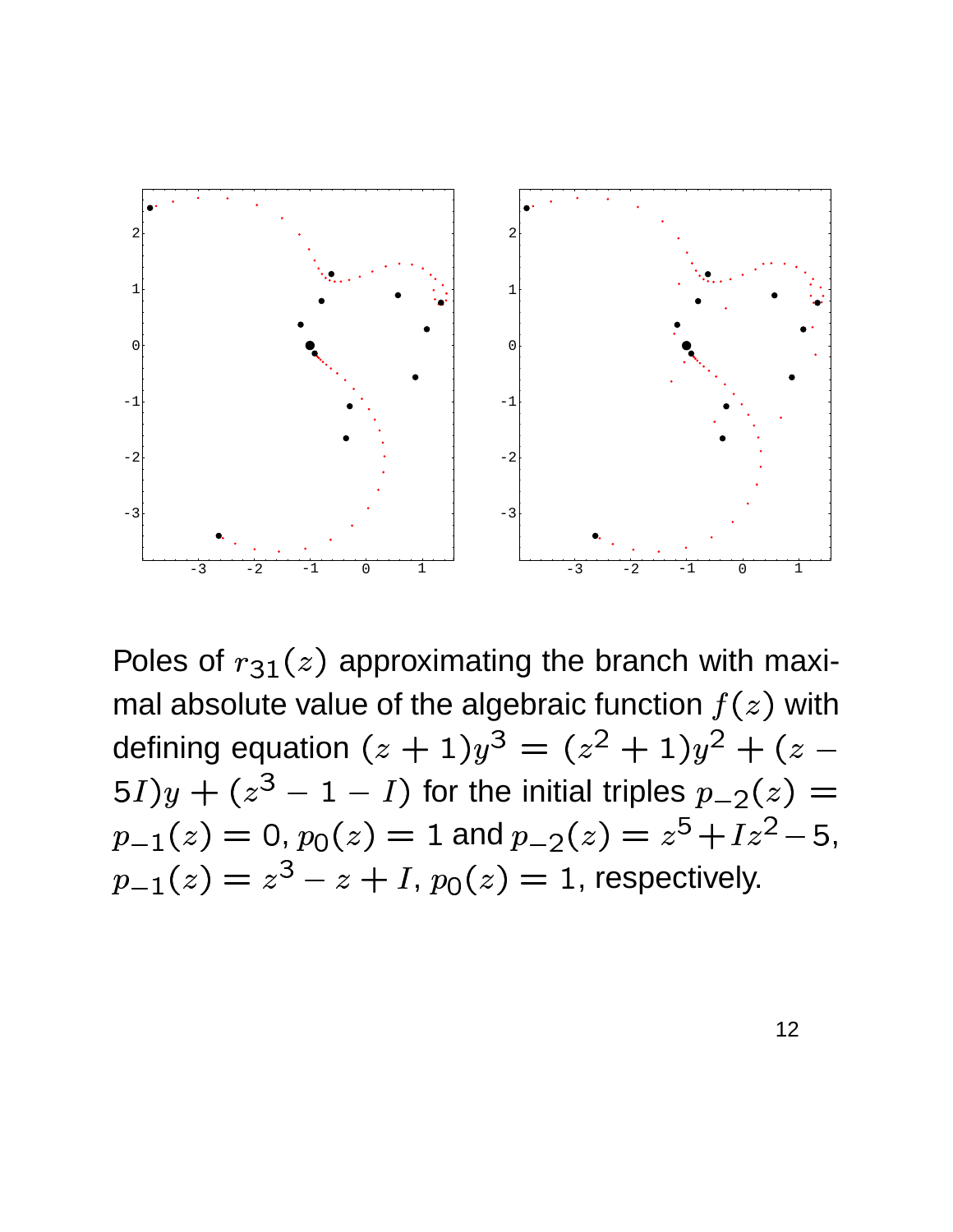**Theorem 4.** For any algebraic function  $f(z)$  and any initial  $k$ -tuple  $IN$  of rational functions there exists a finite upper bound for the total number of spurious poles of the sequence of approximants  $\{r_n(z)\}_{n\in\mathbb{N}}$ associated with the data  $(f,IN)$ . .

Can actually show that  $\exists N \in \mathbb{N}$  such that  $\forall n \in \mathbb{N}$ 

 $Z(a) < \text{max}$  $1 < \max (7(a_2)$   $7(a_1, 1)$  $q_{N-1}$ ),  $\left|\sum f_{IN}\right|$ ).

**Corollary 2.** If f is an algebraic nonrational function and  $IN = \{0, 0, \ldots, 1\}$  then  $\Sigma_{f, IN} = \emptyset$ . In particular, the rational approximants  ${r_n(z)}_{n\in\mathbb{N}}$  corresponding to the standard initial  $k$ -tuple have no spurious poles.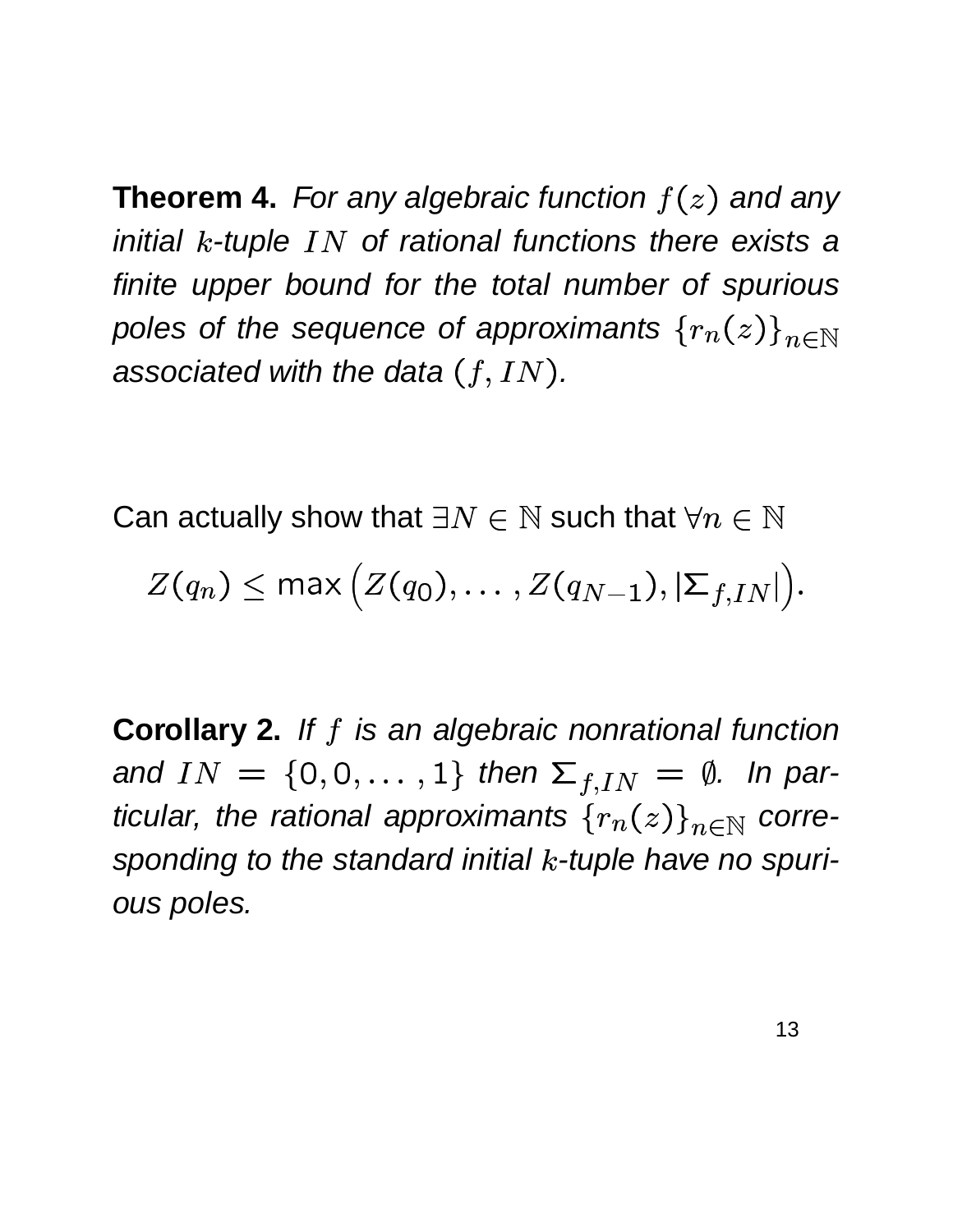## **2. Generalizations**

#### **I. Varying coefficients and Poincaré's theorem.**

**Theorem 5.** If the coefficients  $Q_i(x),\; i=0,1,\ldots,k-1$   $\mathbf{r}_{\ell}$  and  $\mathbf{r}_{\ell}$  and  $\mathbf{r}_{\ell}$  and  $\mathbf{r}_{\ell}$  and  $\mathbf{r}_{\ell}$  and  $\mathbf{r}_{\ell}$  and  $\mathbf{r}_{\ell}$  and  $\mathbf{r}_{\ell}$  and  $\mathbf{r}_{\ell}$  and  $\mathbf{r}_{\ell}$  and  $\mathbf{r}_{\ell}$  and  $\mathbf{r}_{\ell}$  and  $\mathbf{r}_{\ell}$  and  $\mathbf{r}_{\ell}$  a 1 of a linear homogeneous difference equation

 -  $(k+1)(k-1)(x)$  f(x+k-1) +  $(k-1)+Q_k \quad 2(x) f(x+k-2)+$   $\ldots + Q_0(x) f(x) = 0$  (\*)

have limits  $\lim_{x\to\infty}Q_i(x)=a_i, \ \ i=0,1,\ldots,k-1$  and if the roots of the characteristic equation the contract of the contract of the contract of the contract of the contract of the contract of the contract of  $\mathcal{L} = \mathcal{L}$ 

$$
\lambda^{k} + a_{k-1}\lambda^{k-1} + \ldots + a_0 = 0 \quad (**)
$$

have different absolute values then the limit of the ratio  $\frac{f(x+1)}{f(x)}$  for  $x \to \infty$  $\frac{x+1}{f(x)}$  for  $x \to \infty$  of any solution  $f(x)$  of the equation (\*) equals one of the roots

$$
\lambda_1, \lambda_2, \ldots \, , \lambda_k
$$

of the equation (\*\*), i.e.

$$
\lim_{x \to \infty} \frac{f(x+1)}{f(x)} = \lambda_p.
$$

14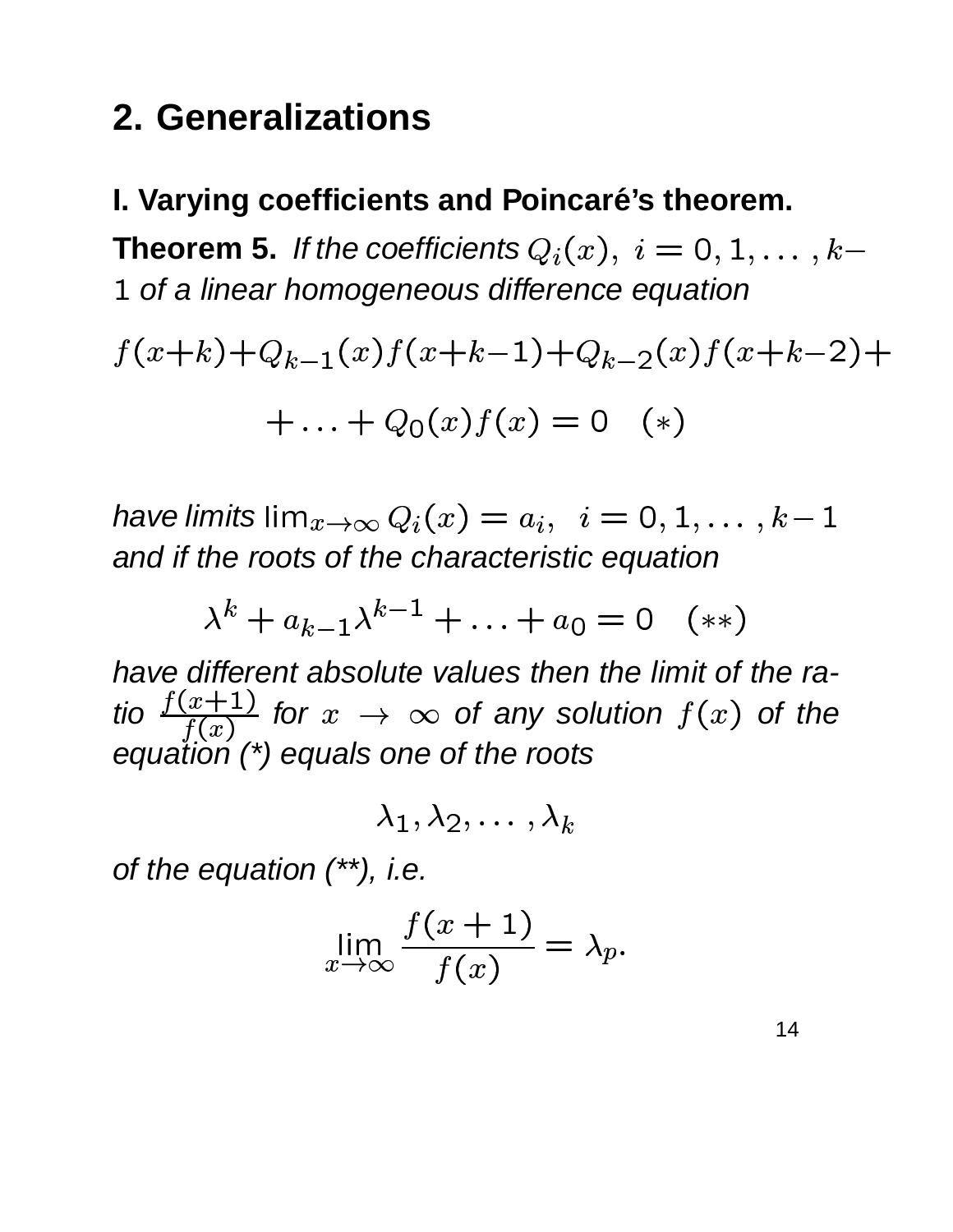A recent generalization of Poincare's theorem to the case of one dominant root of (\*\*) obtained by S.Friedland claims that under some nondegeneracy assumptioms

there exists a hyperplane in the space of initial values such that in its complement one has

$$
\lim_{x \to \infty} \frac{f(x+1)}{f(x)} = \lambda_{dom}.
$$

**Corollary 3.** Most of our results are valid in the case of varying polynomial coefficients having well-defined polynomial limits.

Remark 1. There are still unsettled problems with uniformity of convergence and smoothness of dependense of the latter hyperplane on parameters.

#### **II. Multidimensional case.**

Similar statements for reccurence relations with fixed smooth (analytic, algebraic) coefficients in  $\mathbb{R}^m$  .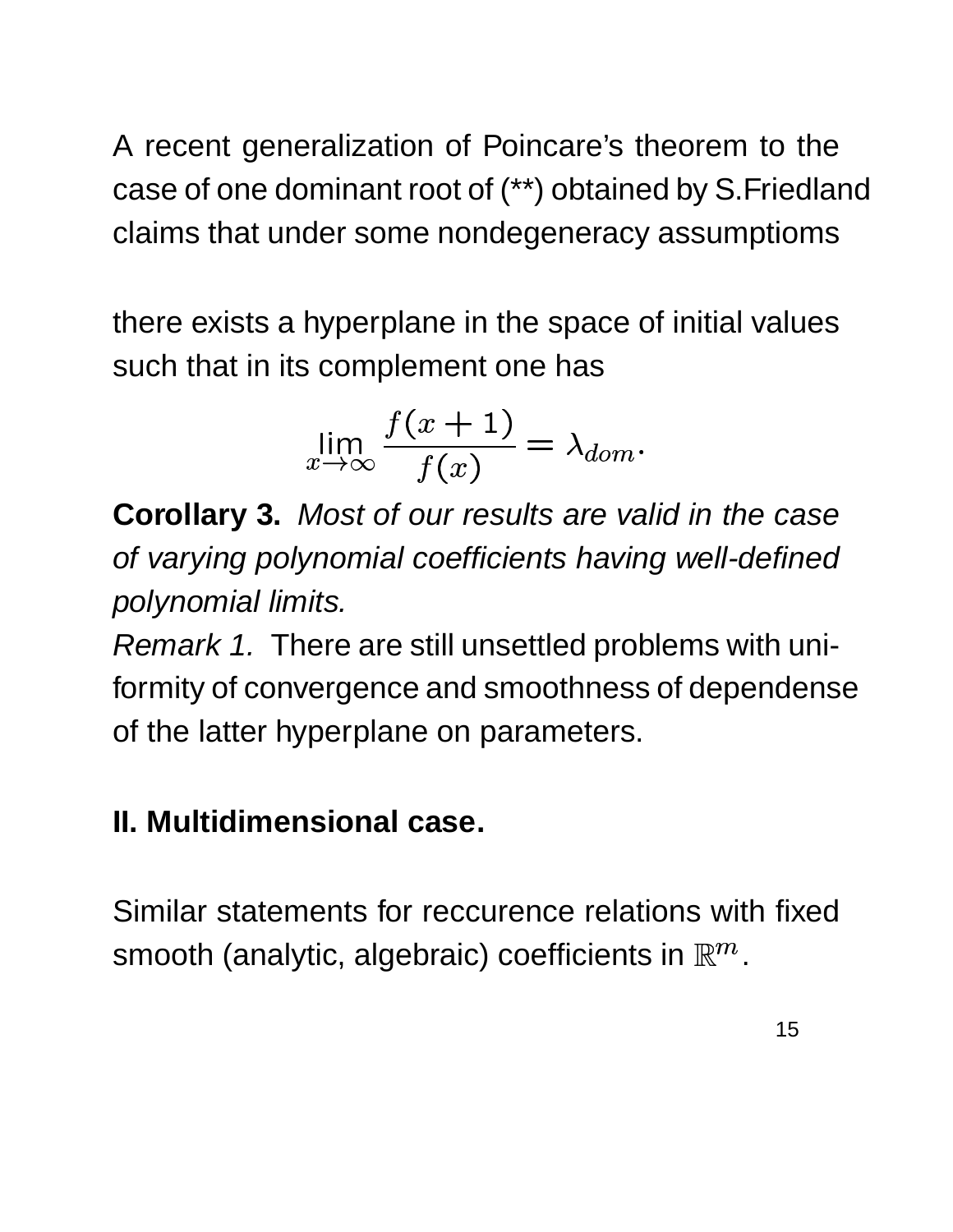#### **3. Applications and related problems**

**The 3-conjecture (Egecioglu, Redmond & Ryavec).** All polynomials in the sequence  $\left\{ p_{n}(z)\right\} _{n\in\mathbb{N}}$  $(z)\}_{n\in\mathbb{N}}$  defined by the 4-term recursion

 $n(z) - z<sub>I</sub>$  $(z) = zp_{n-1}(z) - Cp_{n-1}$  $p_2(z) = p_{-1}(z) = 0, p_0(z) = 1$  and  $C \in \mathbb{R},$  $-\frac{Cp_{n-2}(z)}{P}$ - -  $-p_{n-3}(z)$ , with  $_3(z)$ , where

have real zeros if and only if  $C \geq 3$ . If  $C > 3$  then the zeros of  $p_{n+1}(z)$  and  $p_n(z)$  are ii (  $z$  ) are interlacing  $\forall n \in \mathbb{N}$ .



Zeros of  $_{\rm 41}(z)$  satisfying the above relation for  $C=$   $-1$   $-1$   $-1$  the contract of the contract of the contract of the contract of the contract of the contract of the contract of — 」, — ∠.  $, -2.$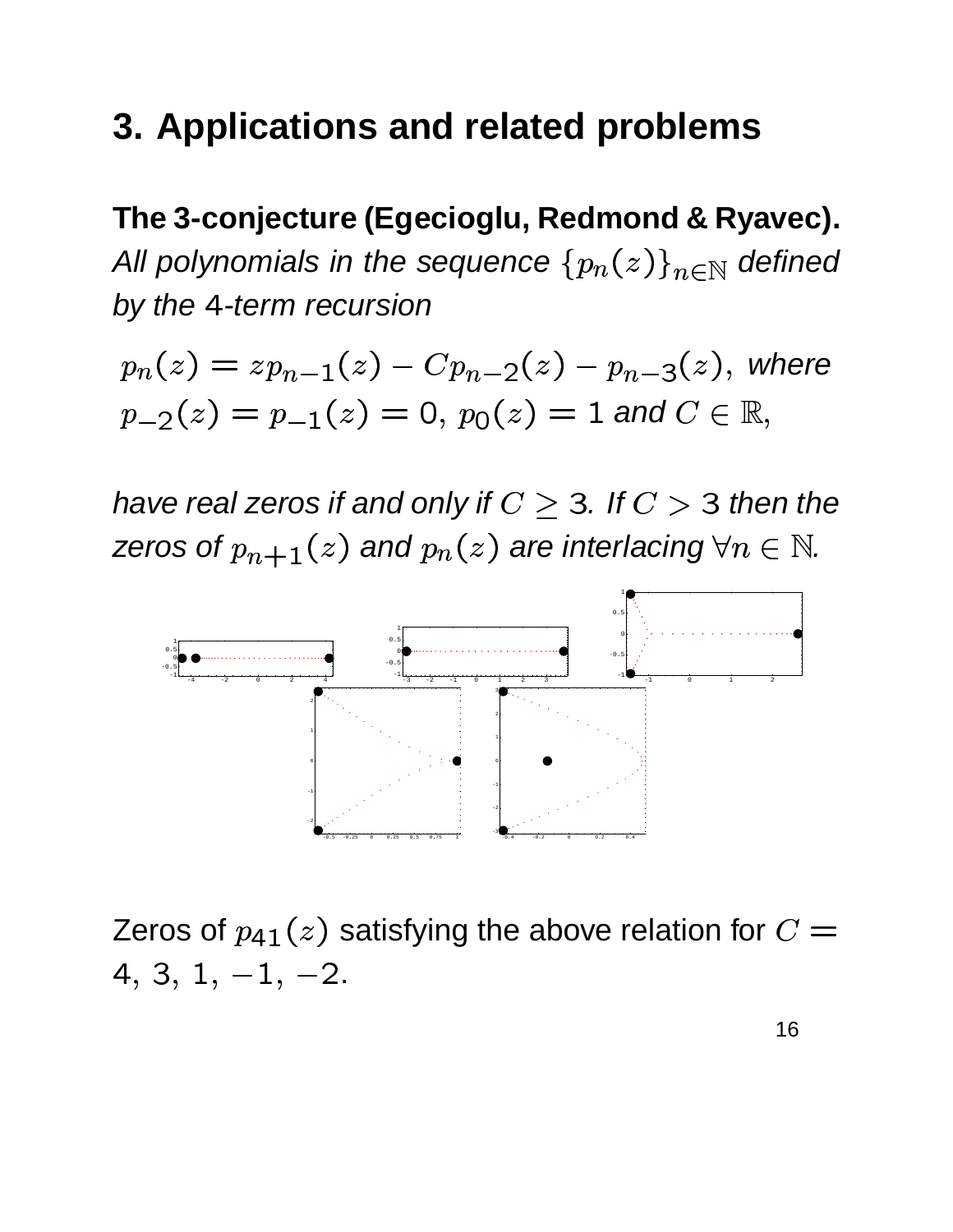#### **Related problems**

**Problem 1.** ("Interlacing along complex curves") Let  $n \in \mathcal{F}$  frem  $(z)\}_{n\in\mathbb{N}}$  be any polynomial family satisfying

$$
p_{n+1}(z)=\sum_{i=1}^k Q_i(z)p_{n-i}(z)
$$

with deg  $p_n(z) = n$ and  $p_n(z)$  interlace along the curve  $\Xi_Q$  for  $\tau(z)=n\,\,\forall n\in\mathbb{N}.$  The zeros of  $p_{n+1}(z)$ ciently high degrees  $n$ .  $(z)$  interlace along the curve  $\Xi_{\mathcal{Q}}$  for all suffi-



Zeros of  $(z+1-I)p_n(z)+(z+1)(z-I)p_{n-1}(z)$  $_{\rm 40}(z)$  and  $p_{\rm 40}$  $a_1(z)$  defined by  $p_{n+1}(z) =$ . . . . . . -  $\blacksquare$   $\blacksquare$   $\blacksquare$   $\blacksquare$   $\blacksquare$   $\blacksquare$   $\blacksquare$   $\blacksquare$   $\blacksquare$   $\blacksquare$   $\blacksquare$   $\blacksquare$   $\blacksquare$   $\blacksquare$   $\blacksquare$   $\blacksquare$   $\blacksquare$   $\blacksquare$   $\blacksquare$   $\blacksquare$   $\blacksquare$   $\blacksquare$   $\blacksquare$   $\blacksquare$   $\blacksquare$   $\blacksquare$   $\blacksquare$   $\blacksquare$   $\blacksquare$   $\blacksquare$   $\blacksquare$   $\blacks$  -  $I) p_{n-1}(z) + (z^3 + z^2)$  - $\frac{1}{2}$ the contract of the contract of the contract of the contract of the contract of the contract of the contract of \_ \_ \_ \_ \_ \_ \_ \_ \_ 0) $p_{n-2}(z)$ .  $_2(z)$ .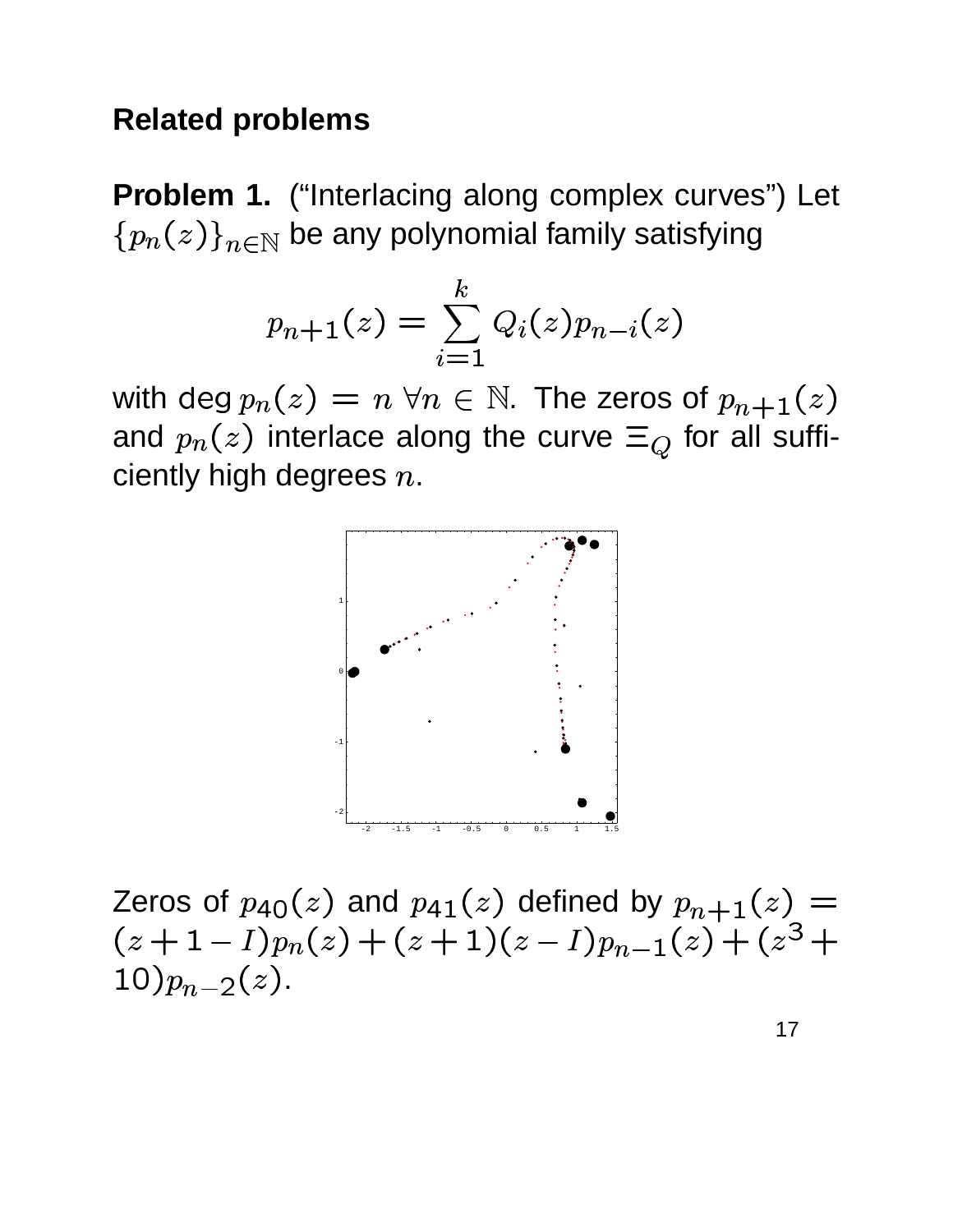**Problem 2.** Find the relation between the asymptotic root counting measure  $\mu$  and the asymptotic ratio distribution  $\nu$  for general polynomial families. Is it true that  $\nu$  depends only on  $\mu$ , i.e., can two polynomial families with the same asymptotic root counting measure have different asymptotic ratio distributions?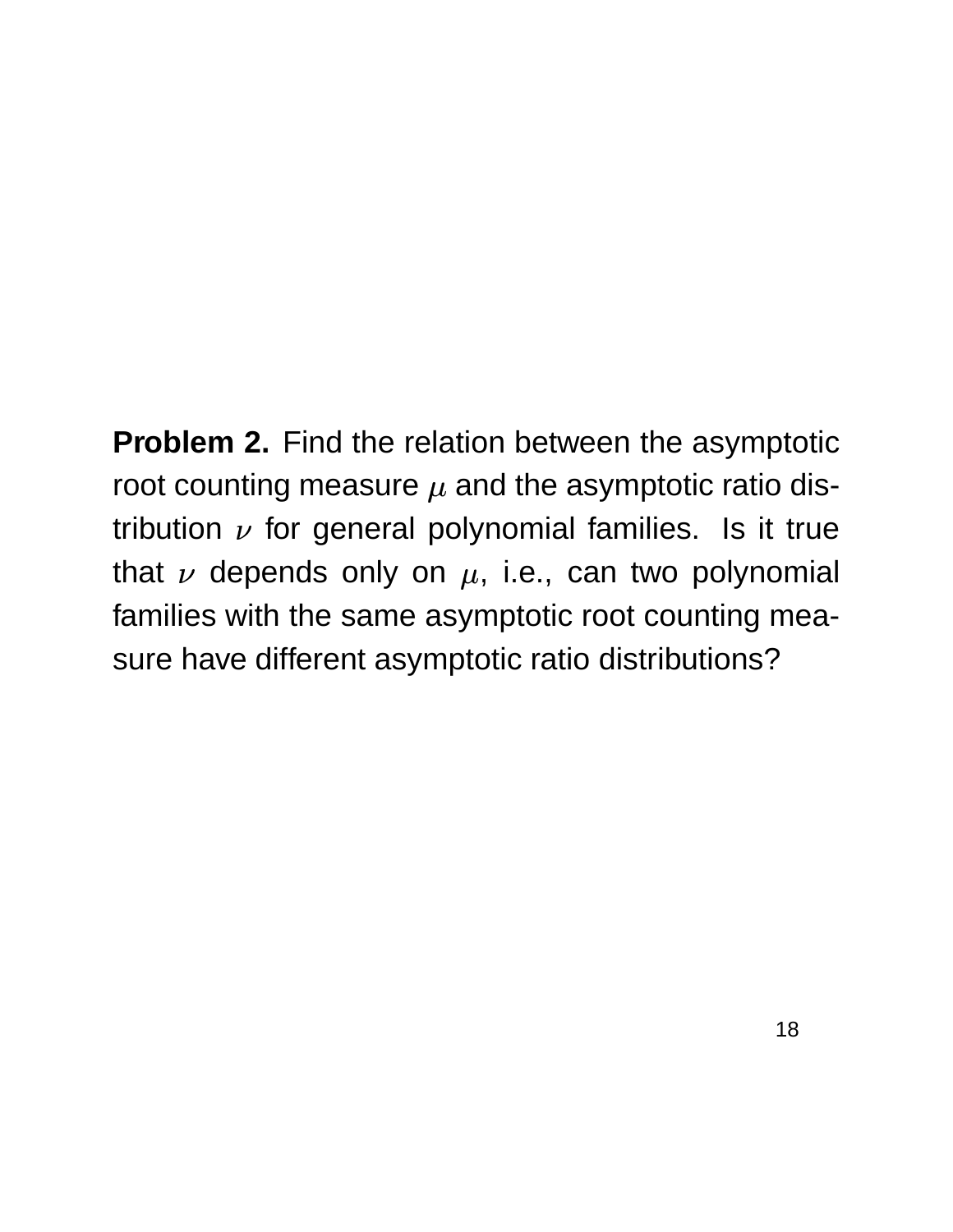## **4. Pade approximation ´**

 $\mathcal{P}_k = \{\text{complex polynomials of degree at most } k\}.$ 

**Definition 7.** Let  $f(z)$  be a function analytic at  $\infty$ . For each pair  $(m, n) \in \mathbb{N}^2$  there  $\mathcal{A}\in\mathbb{N}^2$  there exist two polynomials  $m, n \in \mathcal{F}$   $m$  and  $\{n\in\mathcal{P}_m \text{ and } q_{m,n}\in\mathcal{P}_n\setminus\{\text{O}\} \text{ such }$  ${0}$  such that

$$
q_{m,n}\left(\frac{1}{z}\right)f(z)-p_{m,n}\left(\frac{1}{z}\right)=\mathcal{O}(z^{-m-n-1})\quad \text{(8)}
$$

as  $z\rightarrow\infty.$  The rational function

$$
[m/n](z) := \frac{p_{m,n}(1/z)}{q_{m,n}(1/z)}
$$
(9)

is called the  $\left( m,n\right)$ -Padé appro . . . . . . . . . . . . )-Padé approximant to the function  $f(z)$  expanded at  $\infty.$ 

 $(8) \Rightarrow$  Padé approximants are well-defined and exist uniquely for any such  $f$ .

Padé approximants to functions analytic near 0 are defined in similar fashion.

Padé approximants may be seen as a generalization of Taylor polynomials to the field of rational functions.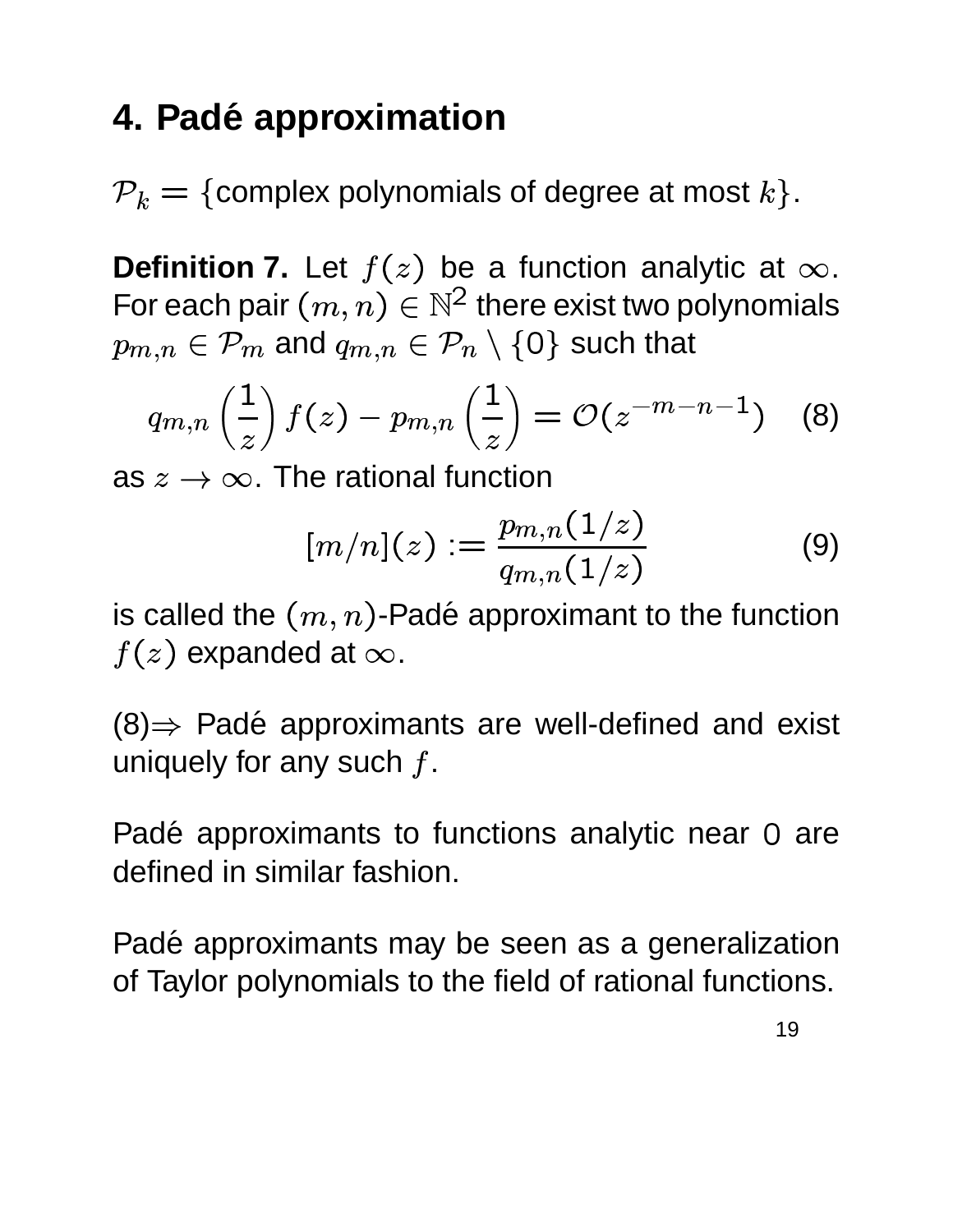Applications to/related to continued fractions, (general) orthogonal polynomials, moment problems, quadratic differentials, physical problems, etc (see e. g. Baker & Graves-Morris). These connections are simpler and particularly useful in the case of *diagonal* Padé approximants  $\left[n/n\right](z)$ .

**Nuttall-Pommerenke Theorem (1973).** If f has no branching points in  $\mathbb{CP}^1$  and analytic at  $\infty$  then the sequence of diagonal Padé approximants  $\left\{\left[n/n\right](z)\right\}_{n\in\mathbb{N}}$ converges to  $f(z)$  in planar measure.

There are much deeper analogs of this theorem for functions with branch points due to H. Stahl ('98) which show that the Nuttall-Pommerenke Theorem holds if  $f$ has singularities of (logarithmic) capacity 0, and planar measure may be replaced by capacity.

A consequence of Stahl's results is that most of the poles of the diagonal Padé approximants  $\left[n/n\right]$  to  $f$ tend to a set  $K_0$  as  $n \to \infty$ , where  $K_0$  is the union of trajectories of a certain quadratic differential and a (finite) set of isolated points.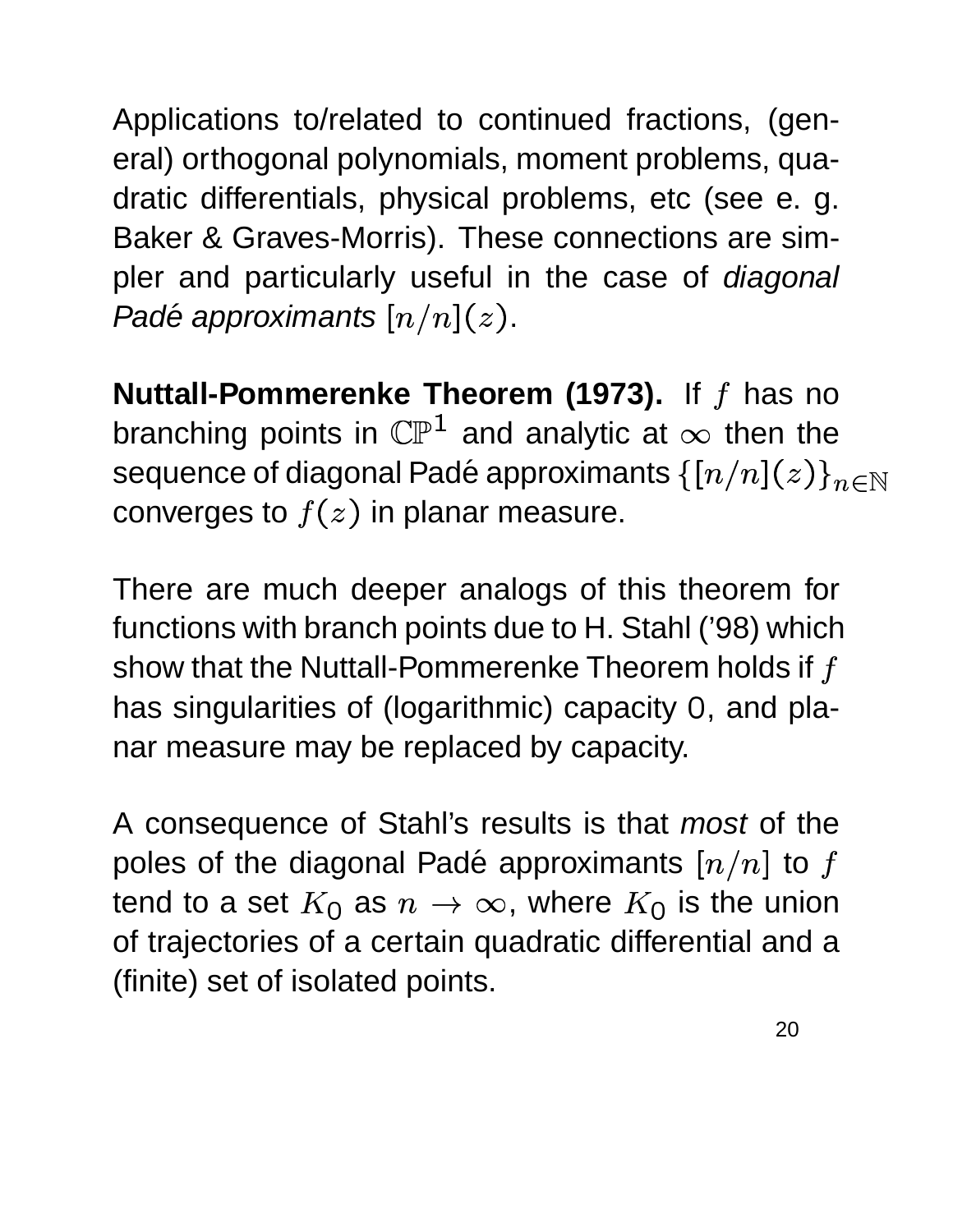However, not all of them do! Indeed, even in the case when  $f(z)$  is algebraic one cannot hope for a better convergence type than convergence in (logarithmic) capacity. Uniform convergence in  $\mathbb{CP}^1\setminus K_0$  can f  $K_{\mathbf{\mathrm{O}}}$  can fail in a rather dramatic way:

*Example 2.* Set  $[n/n](z) = \frac{p_{n,n}(1/z)}{z(1/z)}$  and denote  $q_{n,n}(1/z)$  and  $\frac{z}{z}$  and define the reverse denominator polynomial  $Q_n$  of  $q_{n,n}$  by by

$$
Q_n(z)=z^n q_{n,n}\left(\frac{1}{z}\right).
$$

Consider the (algebraic) function

$$
f(z) = \frac{(z - \cos \pi \alpha_1)(z - \cos \pi \alpha_2)}{(z^2 - 1)^{\frac{3}{2}}} - z
$$
  
+ 
$$
(\cos \pi \alpha_1 + \cos \pi \alpha_2),
$$

where  $1, \alpha_1, \alpha_2$  are rationally independent numbers. One can show that the system  $\{Q_n(z)\}_{n\in\mathbb{N}}$  is orthogonal w.r.t.  $\frac{dx}{\sqrt{2\pi}}$  on [  $\pi\sqrt{1-x^2}$   $\frac{1}{2}$  on  $[-1,1]$  and that each polynomial  $Q_n(z)$  has at most two zeros outside  $[-1,1].$ However, one has  $\bigcap_{n=1}^{\infty} \bigcup_{m>n} Z(Q_m) = \mathbb{C},$  )  $= \mathbb{C},$  i.e., the zeros of  $Q_n(z)$  cluster everywhere in  $\mathbb C$  as  $n\to\infty.$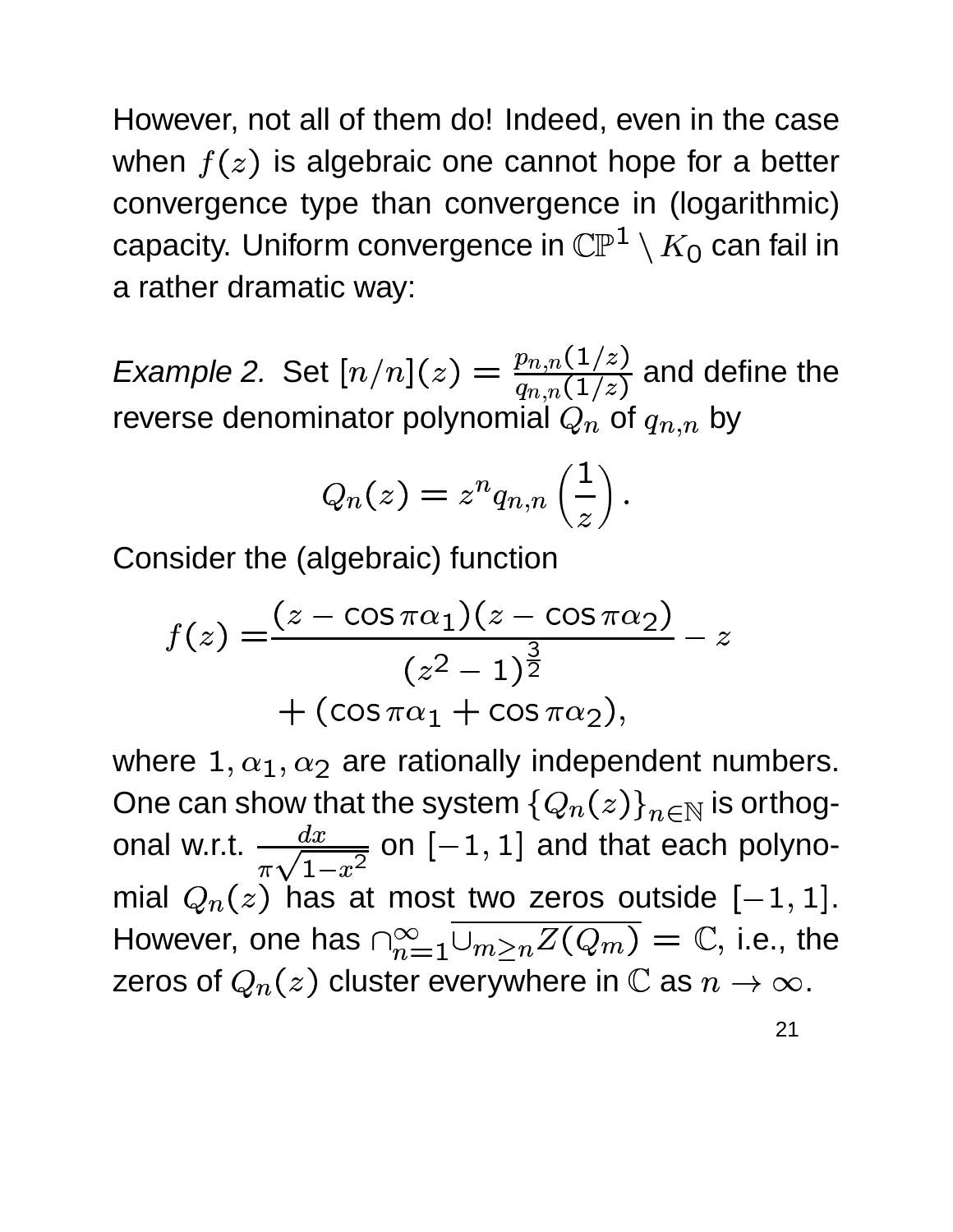This pathological behavior is due to the presence of so-called *spurious poles* for Padé approximants.

**Definition 8.** Let  $f$  be a function satisfying the conditions of Definition 7. Let further  $\mathcal{N} \subseteq \mathbb{N}$  be an infinite sequence and  $\{[n/n]\}_{n\in\mathcal{N}}$  be the corresponding subsequence of diagonal Padé approximants to  $f$ . We define *spurious poles* in two different situations:

- (i) Assume that for each  $n \in \mathcal{N}$  the approximant  $[n/n]$  has a pole at  $z_n\in \mathbb{CP}^1$  such that  $z_n\to z_0$ as  $n \to \infty$ ,  $n \in \mathcal{N}$ . If  $f$  is analytic at  $z_0$  and the approximants  $[n/n]_{n\in\mathcal{N}}$  converge in capacity to  $f$  in some neighborhood of  $z_{\rm O}$  then the poles of the approximants  $[n/n]$  at  $z_n, \, n \in \mathcal{N},$  are called spurious. In case  $z_0=\infty$  the convergence  $z_n\to z$  $\sim$  has to h has to be understood in the spherical metric.
- (ii) Let f have a pole of order  $k_0$  at  $z_0$  at - - - at  $z_0$  and assume that for each  $n \in \mathcal{N}$  the total order of poles of the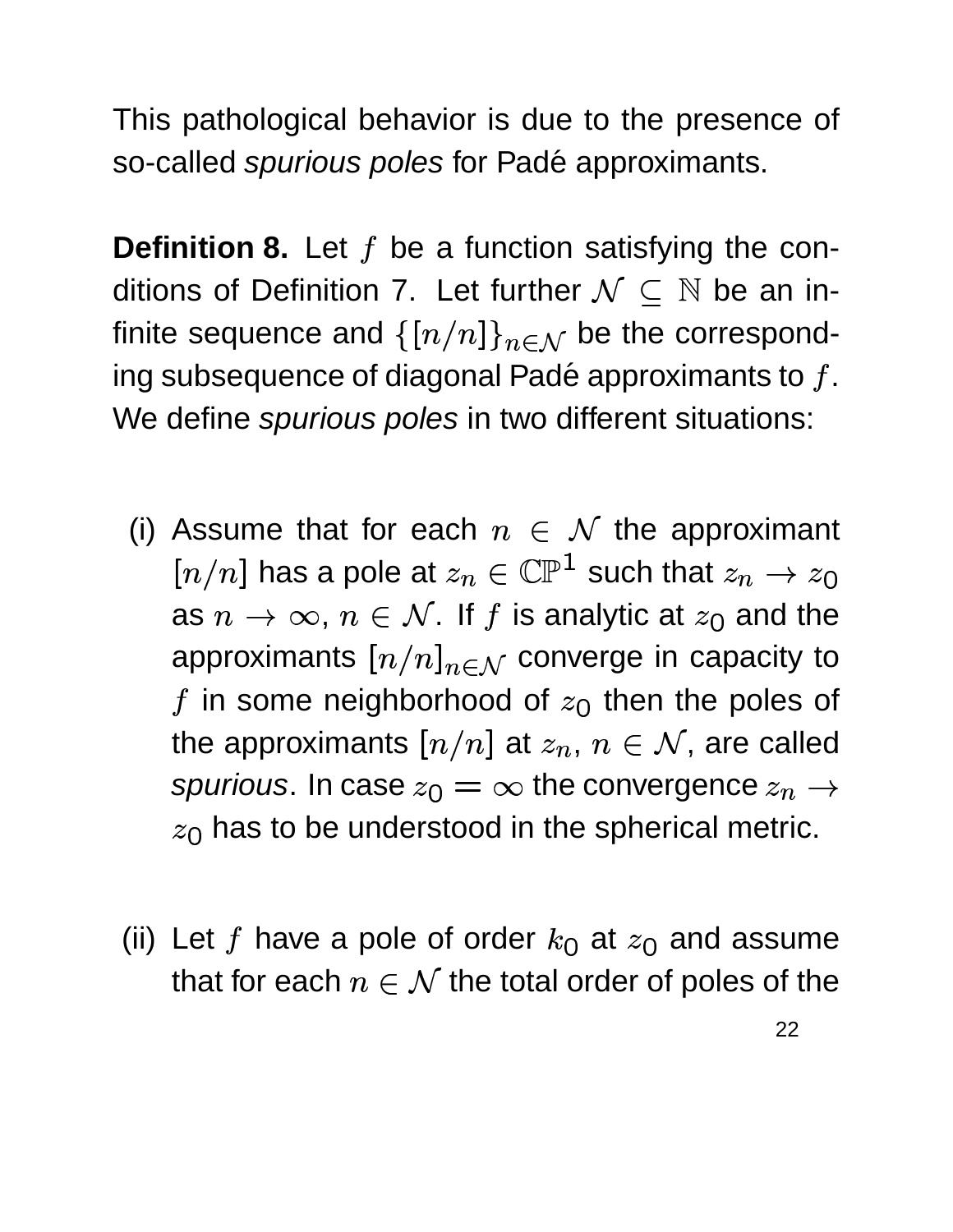approximant  $[n/n]$  near  $z_0$  is  $k_1\,=\,k_{1..n}\,>\,k_0.$ . Assume further that  $[n/n]$  has poles at  $z_{n,j},\,j\in\mathbb{Z}$ . . . . ,  $j \in$  $\mathcal{L}$  . The contract of the contract of the contract of the contract of the contract of the contract of the contract of the contract of the contract of the contract of the contract of the contract of the contract of th ------------  $llln$  ). UL lulai UIUC }, of total order  $k_{1,n}$  and tl  $_{1.n}$  and that for any selection of  $j_n \in \{1, \ldots, m_n\}$  $I$ l $\ell$ n  $\zeta$  UHG HQS  $\measuredangle_{\bm{m}}$  ( } one has  $z_{n \ldotp j_n} \rightarrow$  !  $\sim$   $\Omega$   $\sim$ as  $n \, \rightarrow \, \infty, \; n \, \in \, {\cal N}$  . Then poles of order  $\kappa$ 1  $\kappa$ n out of all pr out of all poles of the approximants  $\left[n/n\right]$ near  $z_0, \, n \in \mathcal{N},$  are called spurious.

A naive definition of spurious poles: poles of Padé approximants which are not located near the set  $K_{\rm O}$ .

The spurious poles phenomenon was observed already in the 60's by Baker et al: several of the approximants could have poles which in no way relate to those of the underlying function  $f$ .

However, spurious poles seem to affect the convergence pattern only in small neighborhoods. Moreover, there are apparently only very few "bad" approximants. After omitting these "bad" approximants one can expect to get convergence for the sequence of the remaining approximants.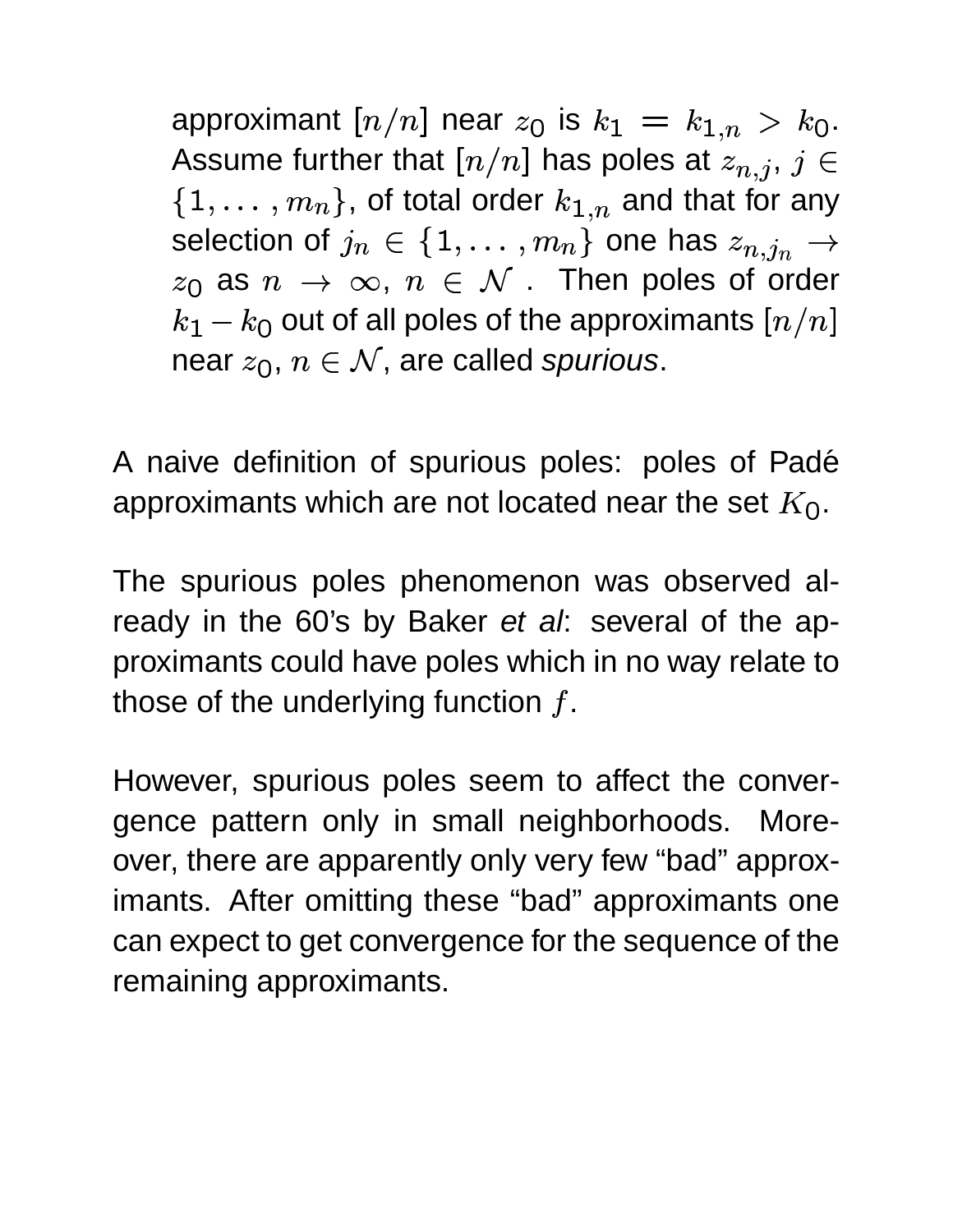**Padé (Baker-Gammel-Wills) Conjecture (1961).** If f is meromorphic in the unit disk  $\mathbb D$  and analytic at 0, and if  $\{[n/n]\}_{n\in\mathbb{N}}$  denotes the sequence of Padé approximants to f expanded at the origin, then there exists an infinite subsequence  $\mathcal{N} \subseteq \mathbb{N}$  such that

> $\lceil n/n \rceil(z) \rightrightarrows f(z)$   $f(z)$  in  $\mathbb{D}\setminus\{$  poles of  $f\}$

as  $n \to \infty$ ,  $n \in \mathcal{N}$ , where  $\Rightarrow$  denotes uniform convergence on compact sets.

**Theorem (D. Lubinsky, Ann. of Math. (2003)).** Let  $_{q}$  be the Rogers-Ramanujan continued fraction

$$
H_q(z) = 1 + \frac{qz}{|1} + \frac{q^2z}{|1} + \frac{q^3z}{|1} + \dots
$$
  
and set  $\frac{A_n(z)}{B_n(z)} = 1 + \frac{qz}{|1} + \frac{q^2z}{|1} + \dots + \frac{q^nz}{|1|}$ . If  $q :=$   
 $\exp\left(\frac{4\pi i}{99 + \sqrt{5}}\right)$  then  $H_q$  is meromorphic in D and an-  
alytic at 0. There does not exist any subsequence of  
 $\{A_n/B_n\}_{n \in \mathbb{N}}$  that converges uniformly in all compact  
subsets of  $A := \{z : |z| < 0.46\}$ . In particular, no  
subsequence of  $\{[n/n]\}_{n \in \mathbb{N}}$  can converge uniformly  
in all compact subsets of A omitting poles of  $H_q$ .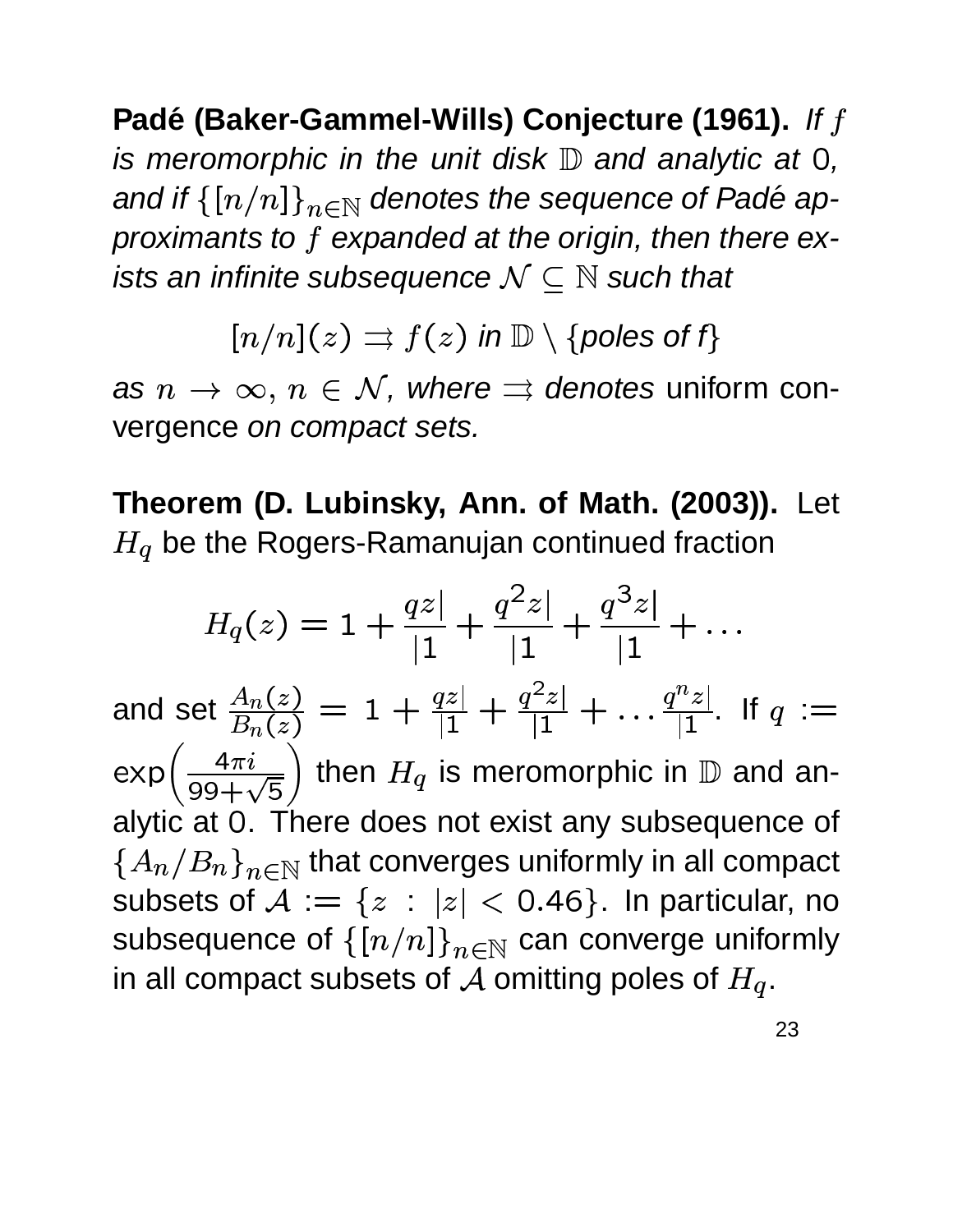However, the important question whether the Padé Conjecture could hold for certain classes of algebraic functions is still open. For this one needs a deeper understanding of the asymptotic distribution of spurious poles of diagonal Padé approximants.

**Nuttall's Conjecture.** Let f be an algebraic function which is analytic at  $\infty$ . Then there exists an upper bound for the number of spurious poles for all Padé approximants  $[n/n]$ ,  $n\in\mathbb{N}$ .

In what follows we construct a new scheme of approximation of any multivalued algebraic function  $f(z)$  by a sequence  ${r_n(z)}_{n \in \mathbb{N}}$  of rational functions.

Compared to the usual Padé approximation this new scheme has a number of advantages that allow us to control the behavior of spurious poles and to prove natural analogs of the Padé Conjecture and Nuttall's Conjecture for the sequence  ${r_n(z)}_{n\in\mathbb{N}}$  in the complement  $\mathbb{CP}^1\,\setminus\, \mathcal{D}_f$ , where  $\mathcal{D}_f$ f, where  $\mathcal{D}_f$  is the union of a finite number of segments of real algebraic curves and finitely many isolated points.